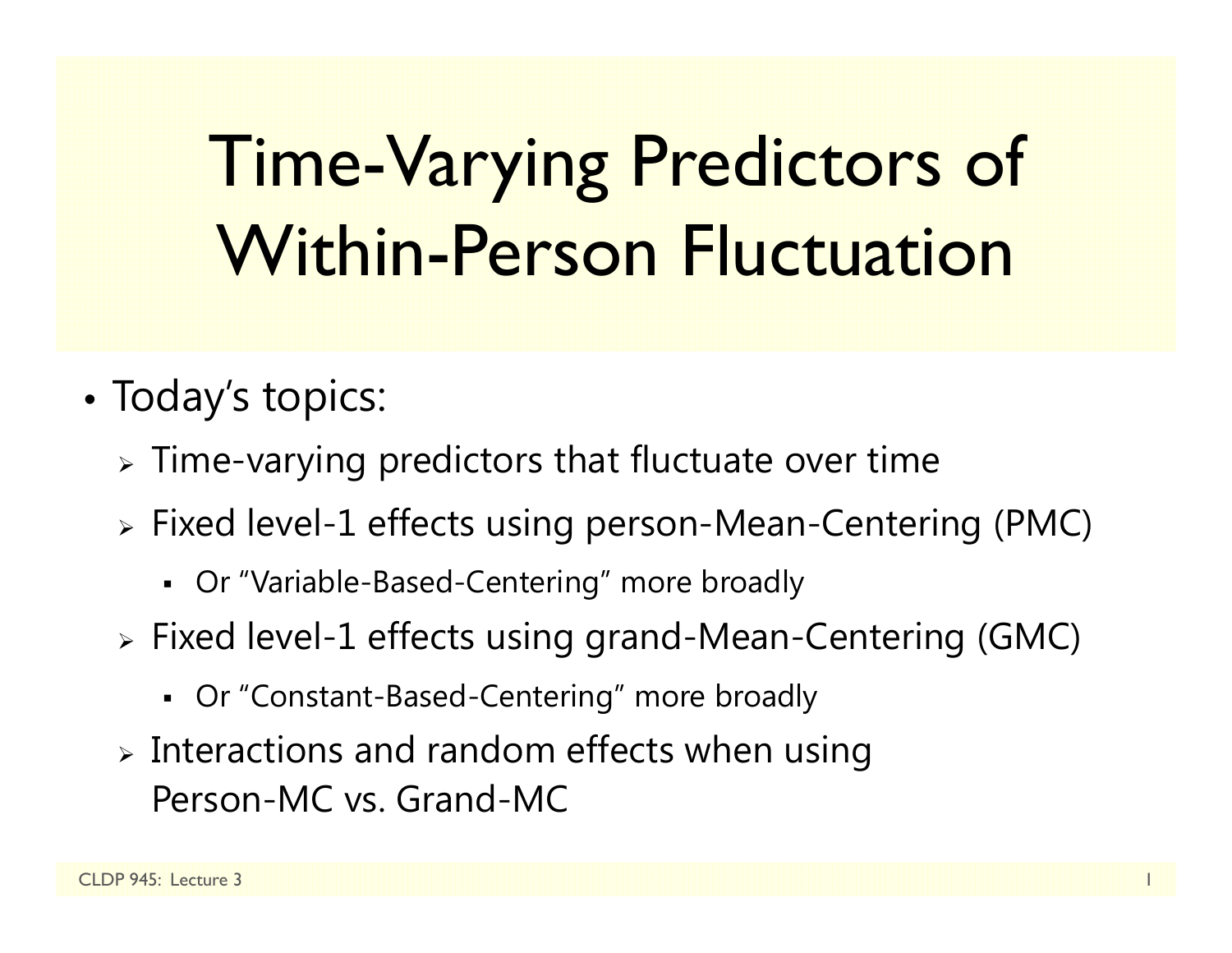## The Joy of Time-Varying Predictors

•TV predictors predict leftover **WP (residual) variation:**



- Modeling time-varying predictors is complicated because they represent an **aggregated effect**:
	- **Effect of the** *between-person* **variation in the predictor x<sub>ti</sub> on Y**
	- $\triangleright$  Effect of the *within-person* variation in the predictor  $\boldsymbol{\mathrm{x}}_{\text{ti}}$  on Y
	- **E** For now we are assuming the predictor  $\mathbf{x_{ti}}$  only **fluctuates** over time...
		- *We will need a different model when*  ݐݔ݅ *changes individually over time…*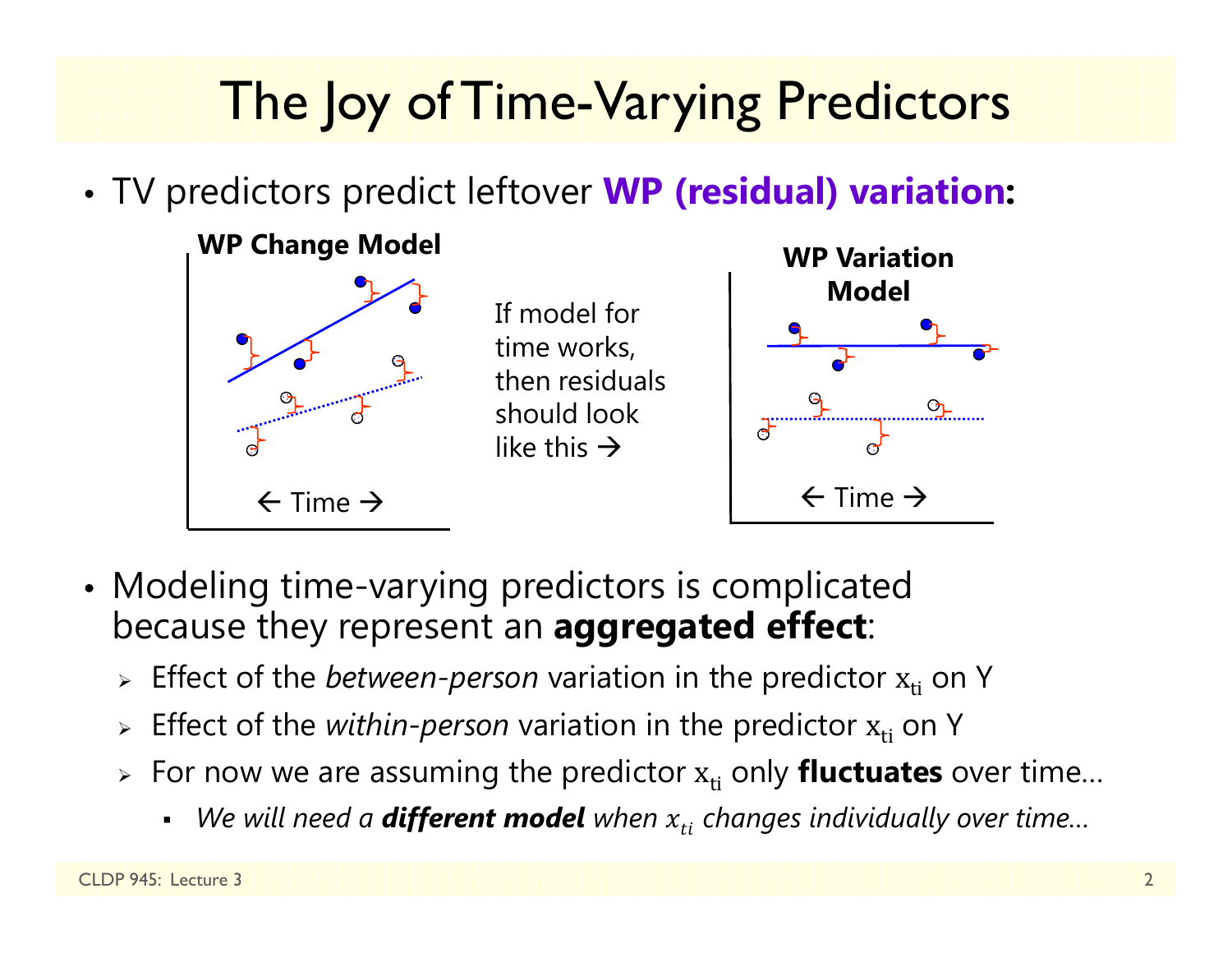## The loy of Time-Varying Predictors

- • Time-varying (TV) predictors usually carry 2 kinds of effects because they are really 2 predictor variables, not 1
- Example: Stress measured daily
	- $\triangleright$  Some days are worse than others:
		- **WP variation in stress** *(represented as deviation from own mean)*
	- $\triangleright$  Some people just have more stress than others all the time:
		- Г **BP variation in stress** *(represented as person mean predictor over time)*
- • Can quantify each source of variation with an **ICC**
	- ICC = (BP variance) / (BP variance + WP variance)
	- **ICC > 0?** TV predictor has **BP** variation (so it *could* have a BP effect)
	- **ICC < 1?** TV predictor has **WP** variation (so it *could* have a WP effect)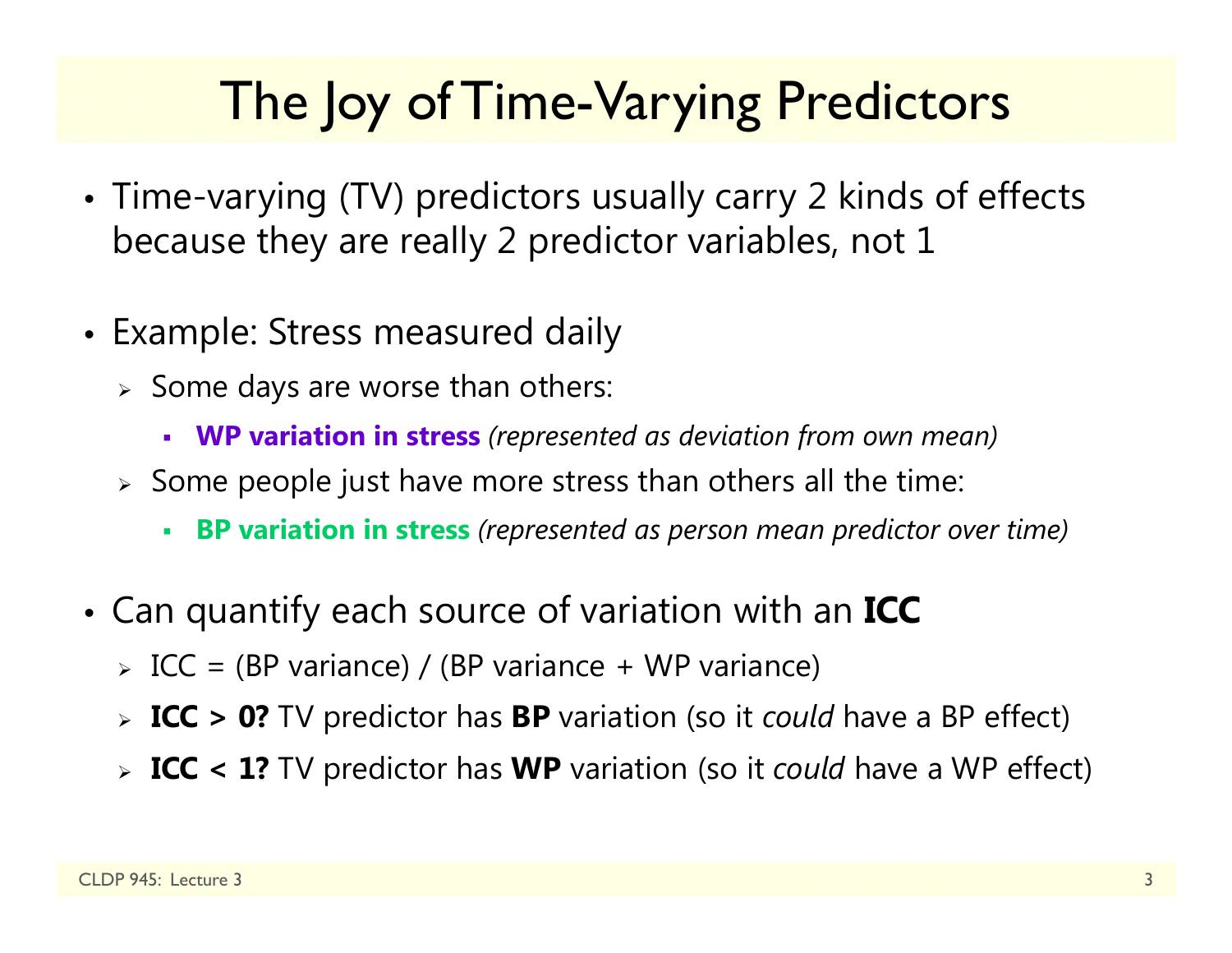## Between-Person vs. Within-Person Effects

- •• Between-person and within-person effects in <u>SAME</u> direction
	- > Stress  $\rightarrow$  Health?
		- **BP: People with more chronic stress than other people may have worse general health than people with less chronic stress**
		- **WP: People may feel worse than usual when they are currently under more stress than usual (regardless of what "usual" is)**
- •• Between-person and within-person effects in <u>OPPOSITE</u> directions
	- $\triangleright$  Exercise  $\rightarrow$  Blood pressure?
		- **BP: People who exercise more often generally have lower blood pressure than people who are more sedentary**
		- **WP: During exercise, blood pressure is higher than during rest**
- •Variables have different **meanings** at different levels!
- Variables have different **scales** at different levels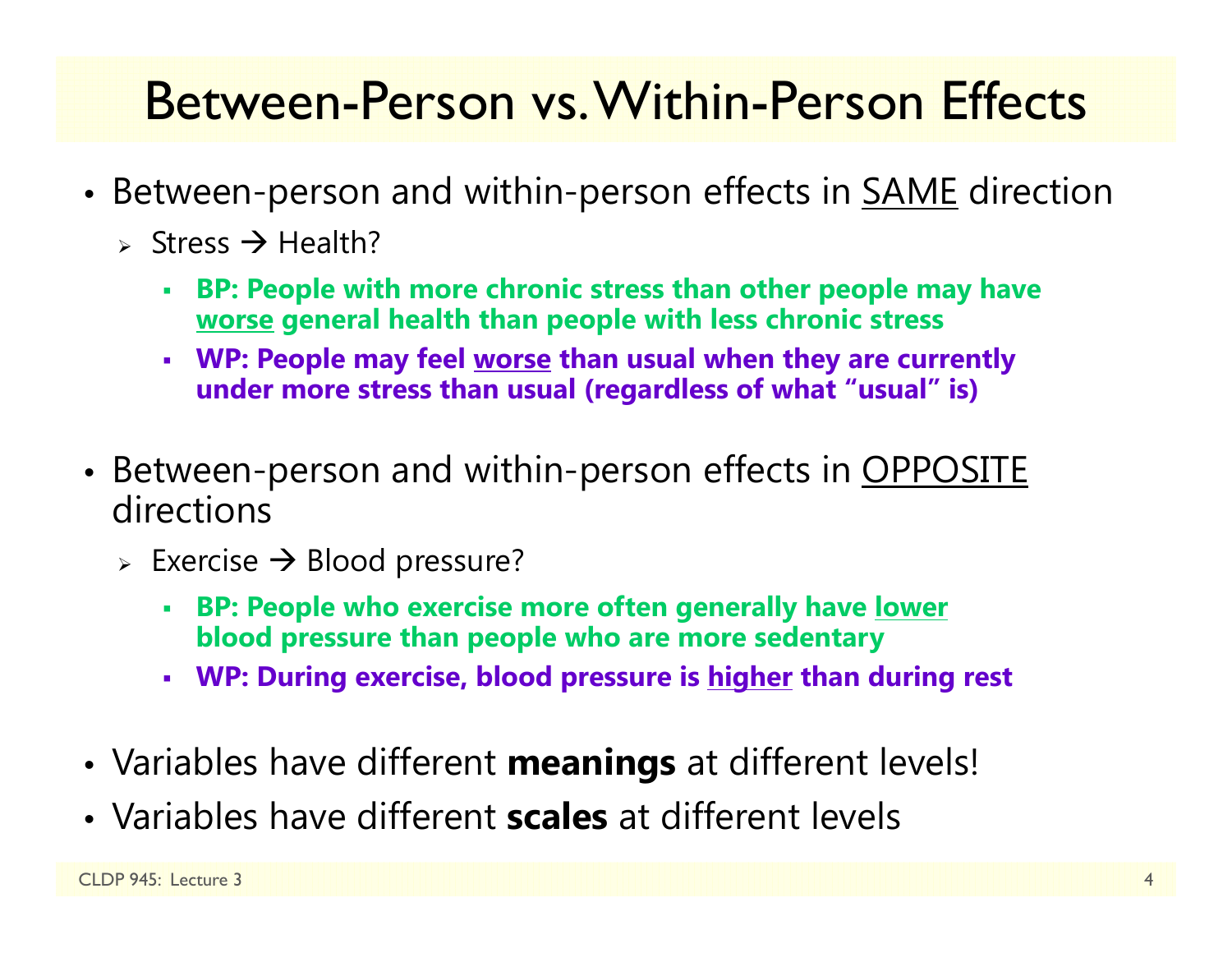## 3 Kinds of Fixed Effects for TV Predictors

#### • **Is the Level-2 Between-Person (BP) effect significant?**

 Are people with higher predictor values than other people (*on average over time*) also higher on Y than other people (*on average over time*), such that the person mean of the TV predictor accounts for level-2 random intercept variance (τ $_{\rm U}^2$  $^{2}_{\rm U_0}$ )?

#### • **Is the Level-1 Within-Person (WP) effect significant?**

 If you have higher predictor values than usual (*at this occasion*), do you also have higher outcomes values than usual (*at this occasion*), such that the within-person deviation of the TV predictor accounts for level-1 residual variance ( $\sigma_{\rm e}^2$ )?

### • **Are BP and WP effects different : Is there a level-2 contextual effect?**

- $\triangleright$  After controlling for the absolute value of TV predictor at each occasion, is there still an incremental contribution from having a higher person mean of the TV predictor (i.e., does one's general tendency predict  $\tau_\mathrm{U}^2$  $^2_{\rm U_0}$  above and beyond)?
- $\triangleright$  If there is no contextual effect, then the BP and WP effects of the TV predictor show *convergence*, such that their effects are of equivalent magnitude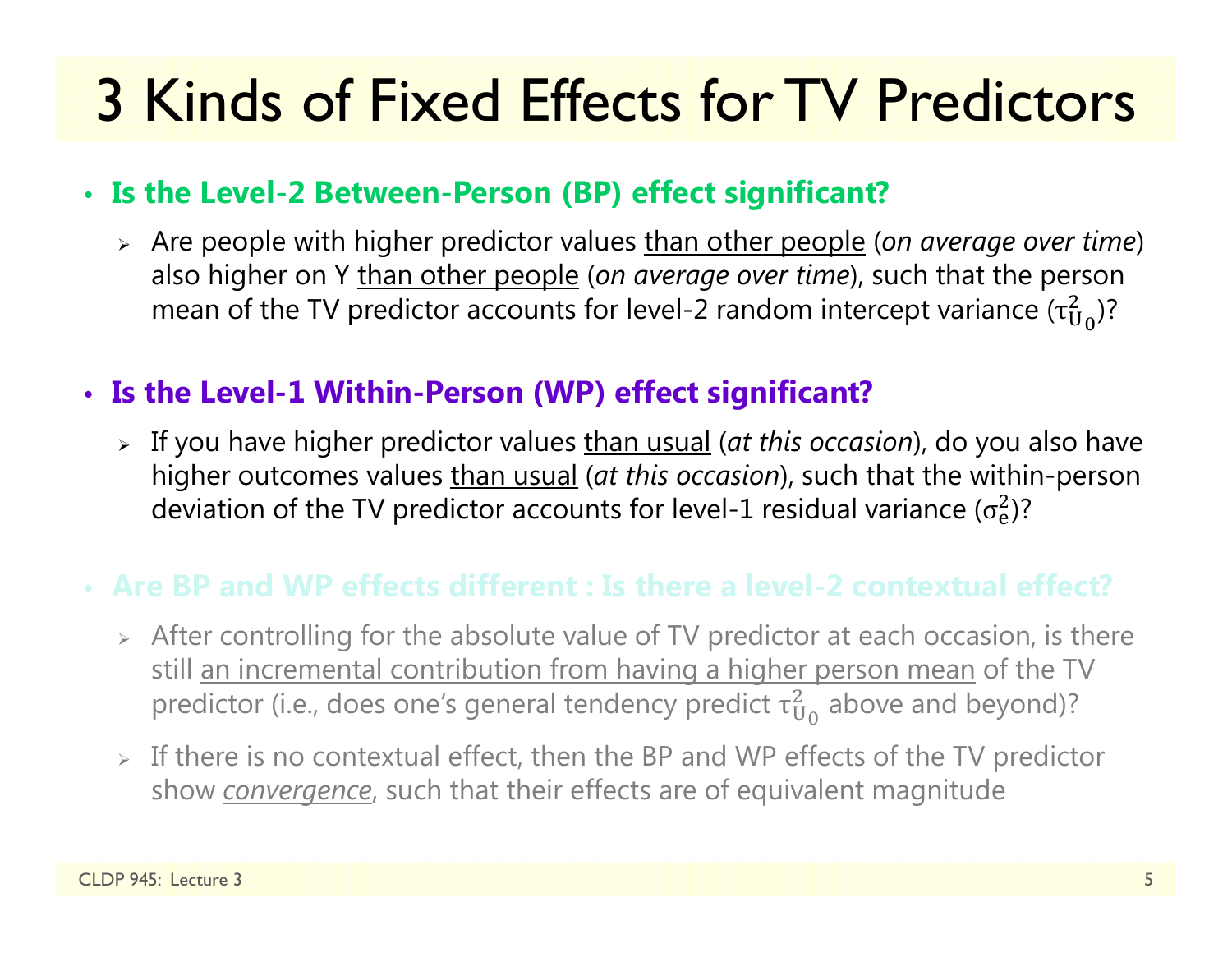## Modeling TV Predictors (labeled as  $\mathsf{x}_{\mathsf{ti}}$ )

### • Level-2 effect of  $\boldsymbol{\mathrm{x_{ti}}}$ :

- $\triangleright$  The level-2 effect of  $\mathrm{x_{ti}}$  is usually represented by the person's mean of time-varying  $\boldsymbol{\mathrm{x}}_\text{ti}$  across time (labeled as  $\boldsymbol{\mathsf{PMx}_\text{i}}$  or  $\boldsymbol{\overline{\mathrm{X}}}_\text{i})$
- > PMx<sub>i</sub> should be centered at a <u>CONSTANT</u> (grand mean or other) so that 0 is meaningful, just like any other time-invariant predictor

### • Level-1 effect of  $\mathbf{x}_{\text{ti}}$  can be included two different ways:

- **▷ "Group-mean-centering" → "<u>person-mean-centering</u>" in longitudinal,** in which level-1 predictors are centered using a level-2 VARIABLE
- **▷ "Grand-mean-centering**" → level-1 predictors are centered using a CONSTANT (not necessarily the grand mean; it's just called that)
- $\triangleright$  Note that these 2 choices do NOT apply to the level-2 effect of  $\rm x_{ti}$ 
	- **But the interpretation of the level-2 effect of**  $x_{ti}$  **WILL DIFFER based on** which centering method you choose for the level-1 effect of  $\rm x_{ti}$ !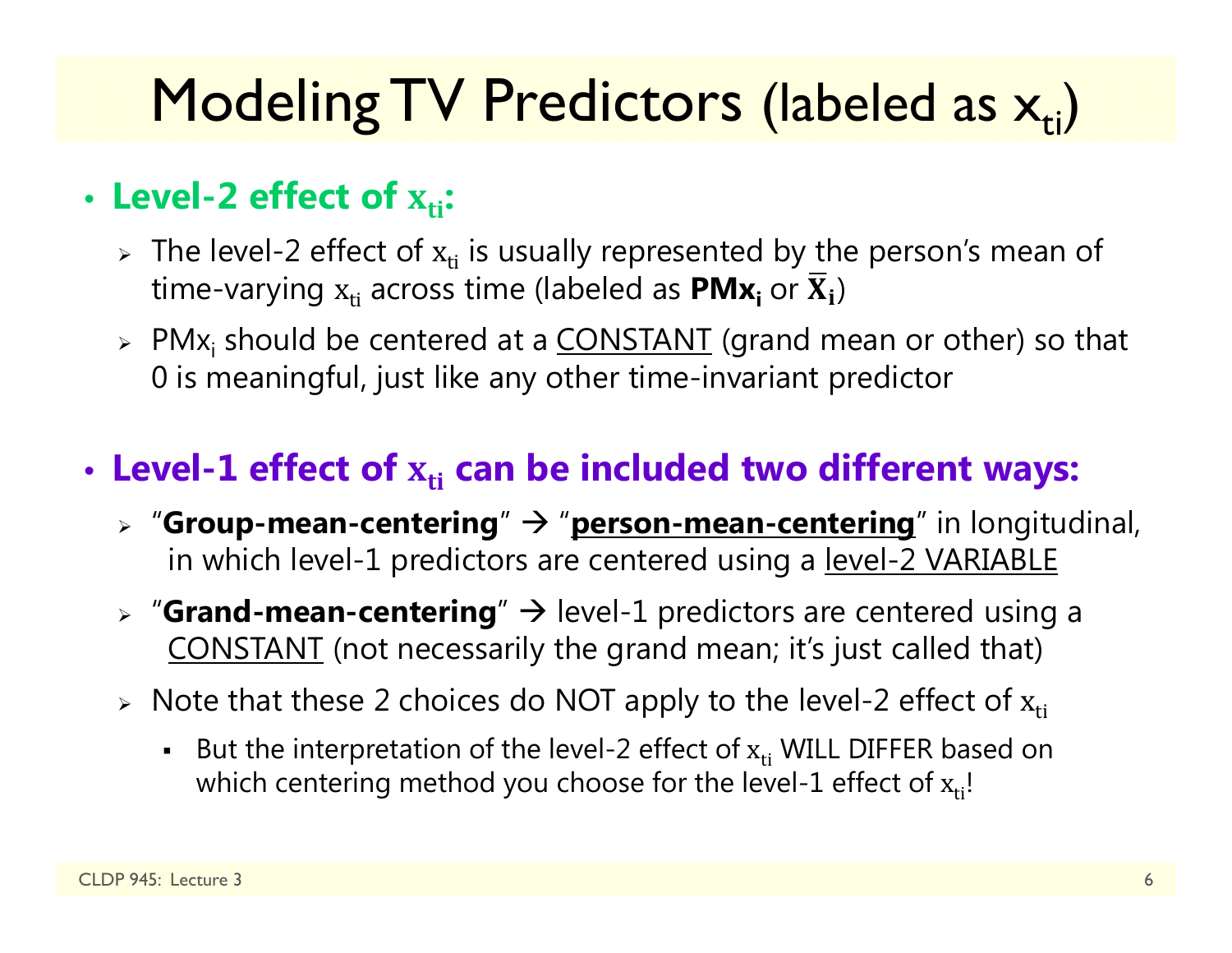# Person-Mean-Centering (P-MC)

- In P-MC, we partition the TV predictor  $x_{ti}$  into 2 variables that directly represent its BP (level-2) and WP (level-1) sources of variation, and **include these variables as the predictors instead**:
- Level-2, PM predictor = person mean of  $\mathbf{x}_{\text{ti}}$ 
	- >  $PMx_i = \overline{X}_i C$
	- $\triangleright$  PM $\mathrm{x}_{\mathrm{i}}$  is centered at constant  ${\mathcal{C}}$ , chosen for meaningful 0 (e.g., sample mean)
	- $\triangleright$  PM $\mathrm{x_i}$  is positive? Above sample mean  $\rightarrow$  "more than other people"
	- $\triangleright$  PM $\mathrm{x_i}$  is negative? Below sample mean  $\rightarrow$  "less than other people"
- Level-1, WP predictor = deviation from person mean of  $\boldsymbol{\mathrm{x}}_\text{ti}$ 
	- $\triangleright \ \mathbf{W} \mathbf{P} \mathbf{x_{ti}} = \mathbf{x_{ti}} \overline{\mathbf{X}}_i$  (note: uncentered person mean  $\overline{X}_i$  is used to center  $x_{ti}$ )
	- $\triangleright$  WP $\rm x_{ti}$  is NOT centered at a constant; is centered at a VARIABLE
	- $\triangleright$  WP $\rm x_{ti}$  is positive? Above your own mean  $\rightarrow$  "more than usual"
	- $\triangleright$  WP $\rm x_{ti}$  is negative? Below your own mean  $\rightarrow$  "less than usual"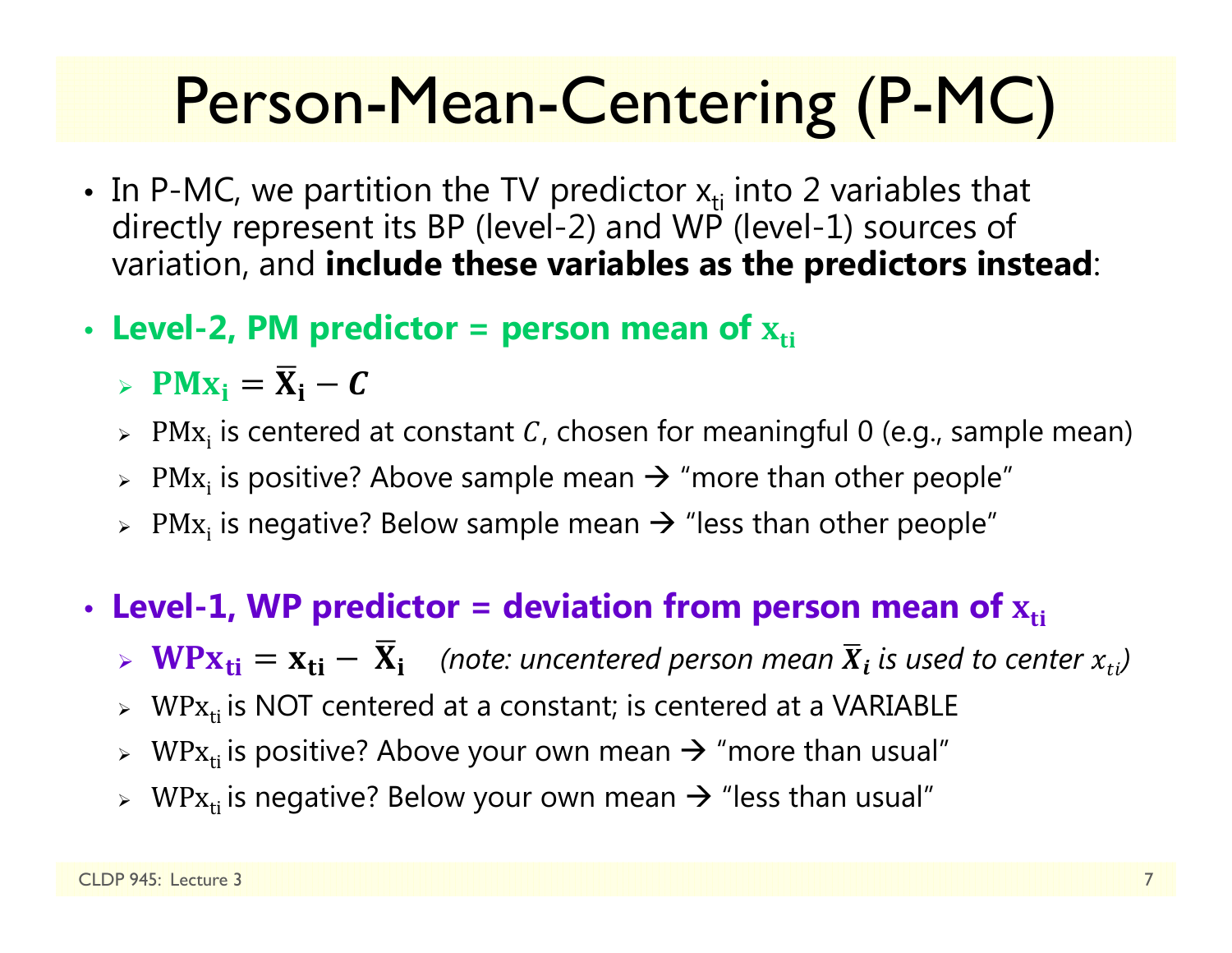#### Within-Person Fluctuation Model with**Person-Mean-Centered Level-1** $\Lambda_{ti}$

WP and BP Effects directly through **separate** parameters

 $\mathbf{x_{ti}}$  is person-mean-centered into  $\mathbf{W}\mathsf{P}\mathbf{x_{ti}}$ , with  $\mathsf{P}\mathsf{M}\mathbf{x_i}$  at L2:

Level 1: 
$$
y_{ti} = \beta_{0i} + \beta_{1i}(\mathbf{W} \mathbf{P} \mathbf{x_{ti}}) + \mathbf{e_{ti}}
$$

$$
\frac{\mathbf{W} \mathbf{P} \mathbf{x}_{ti}}{\mathbf{W} \mathbf{P} \mathbf{x}_{ti}} = \mathbf{x}_{ti} - \overline{\mathbf{X}}_i \rightarrow \text{it has}
$$
 only Level-1 WP variation

Level 2: 
$$
\beta_{0i} = \gamma_{00} + \gamma_{01}(\text{PMx}_{i}) + U_{0i}
$$

\n $\beta_{1i} = \gamma_{10}$ 

\n $\gamma_{10} = \text{WP main}$ 

\n $\gamma_{01} = \text{BP main effect}$ 

\neffect of having more  $\overline{x}_{i}$  then  $x_{ti}$  than other people

 $PMx_i = \overline{X}_i - C \rightarrow it$  has **only Level-2 BP variation**

**Because WPx<sub>ti</sub> and PMx**<sub>i</sub> **are uncorrelated, each gets the total effect for its level (WP=L1, BP=L2)**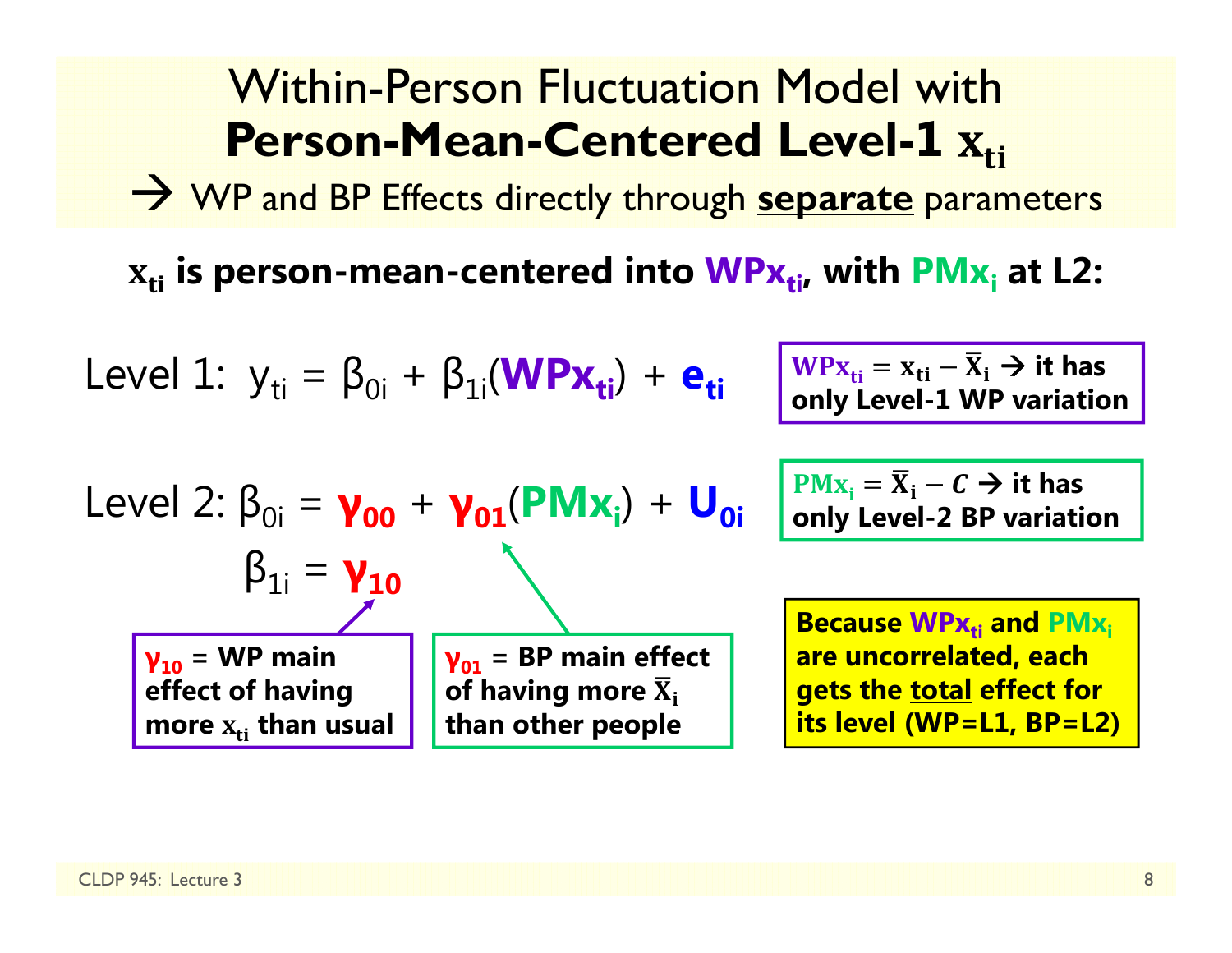

Why not let the model make variance components for  $\mathrm{x}_{\mathsf{ti}'}$  too? This is the basis of multivariate MLM (or "multilevel SEM"): stay tuned…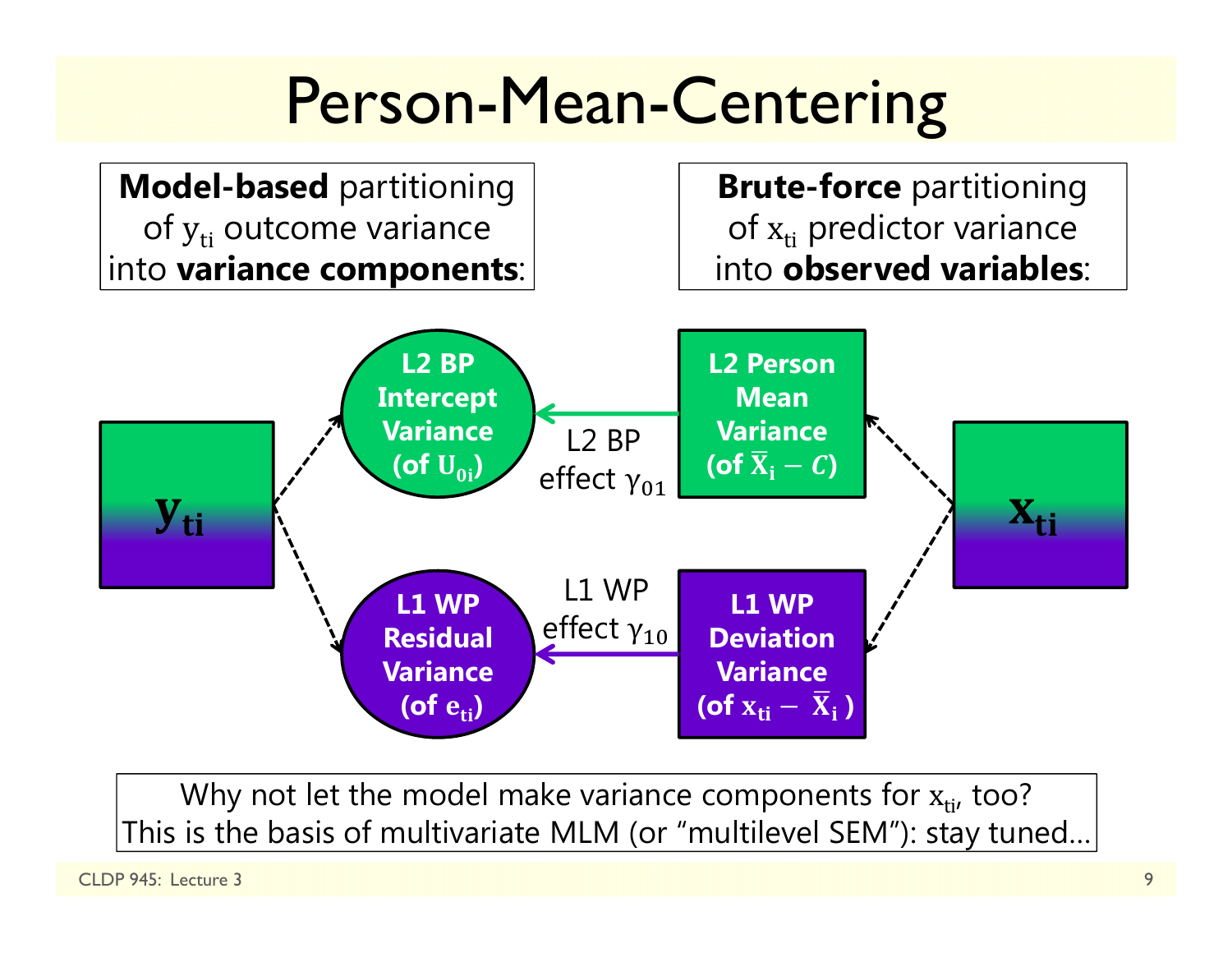### ALL Between-Person Effect, NO Within-Person Effect

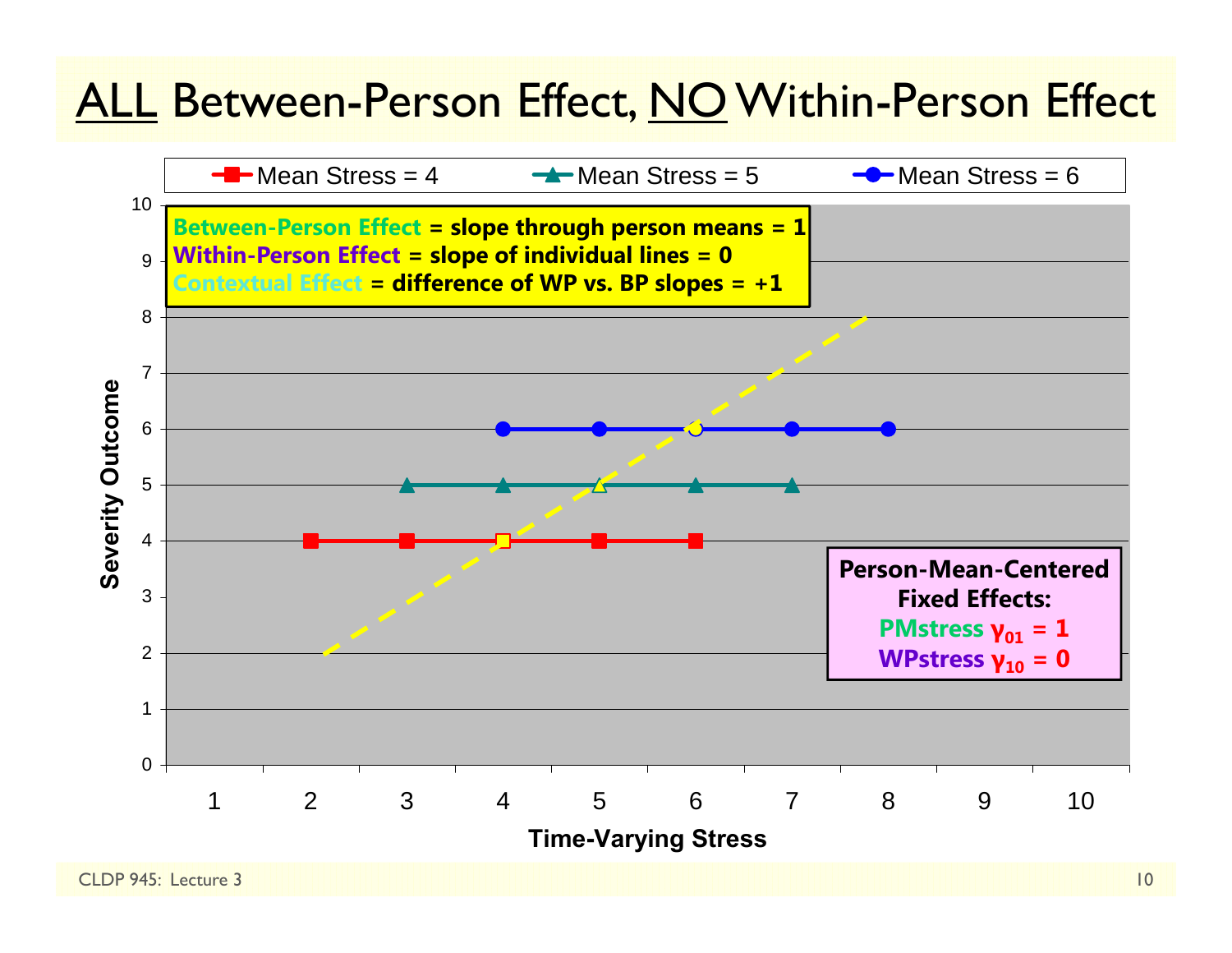### NO Between-Person Effect, ALL Within-Person Effect

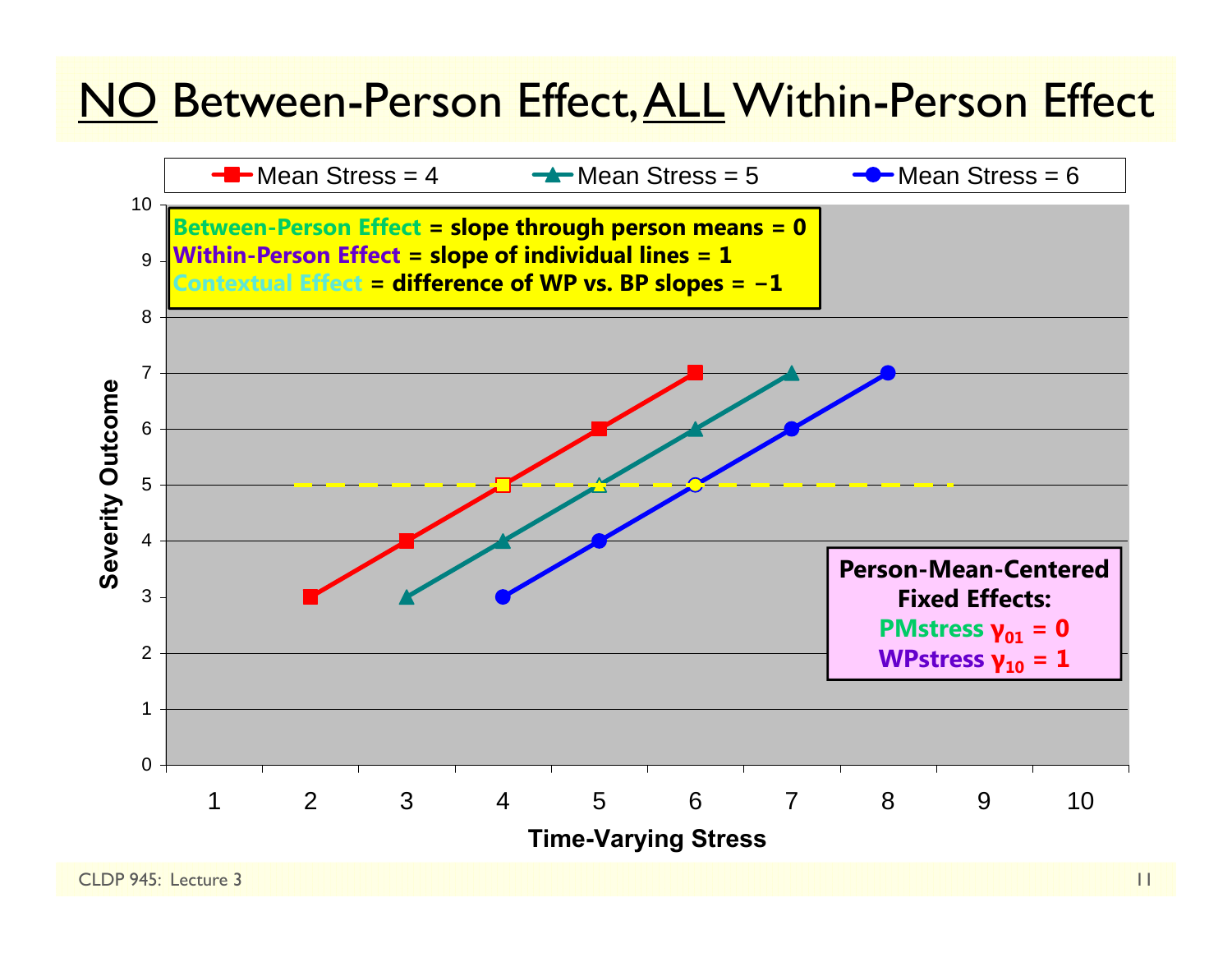### Between-Person Effect **>**Within-Person Effect

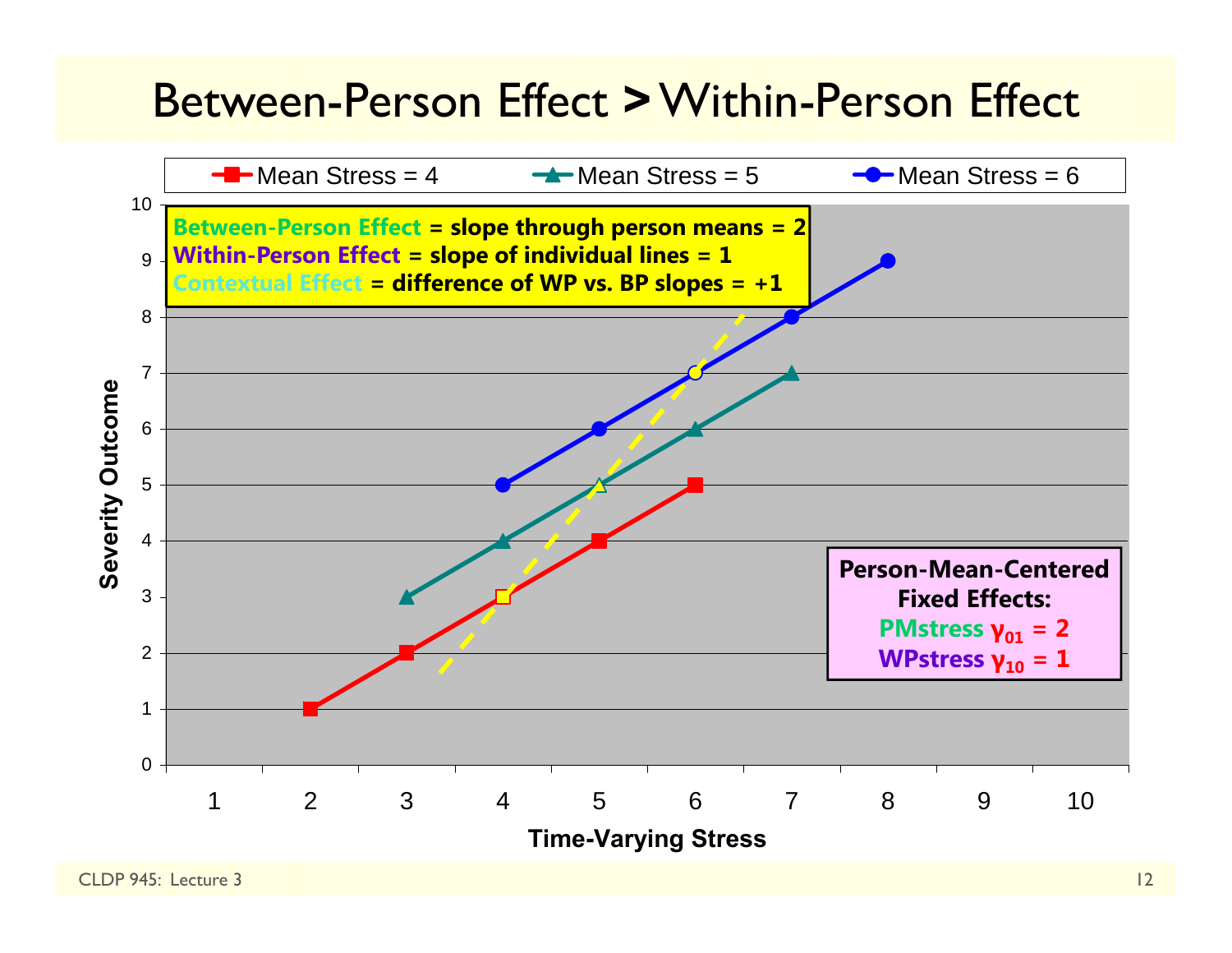#### Within-Person Fluctuation Model with**Person-Mean-Centered Level-1** $\Lambda_{ti}$

WP and BP Effects directly through **separate** parameters

 $\mathbf{x_{ti}}$  is person-mean-centered into  $\mathbf{W}\mathsf{P}\mathbf{x_{ti}}$ , with  $\mathsf{P}\mathsf{M}\mathbf{x_i}$  at L2:

Level 1: 
$$
y_{ti} = \beta_{0i} + \beta_{1i}(\text{WPx}_{ti}) + \mathbf{e}_{ti}
$$

\nLevel 2:  $\beta_{0i} = \gamma_{00} + \gamma_{01}(\text{PMX}_{i}) + \mathbf{U}_{0i}$ 

\nLevel 3:  $\beta_{1i} = \gamma_{10} + \gamma_{11}(\text{PMX}_{i}) + \mathbf{U}_{0i}$ 

\nRule 4:  $\beta_{1i} = \gamma_{10} + \gamma_{11}(\text{PMX}_{i}) + \mathbf{U}_{1i}$ 

\nOutput

\nExample 5:  $\beta_{1i} = \gamma_{10} + \gamma_{11}(\text{PMX}_{i}) + \mathbf{U}_{1i}$ 

\nOutput

\nExample 6:  $\beta_{1i} = \gamma_{10} + \gamma_{11}(\text{PMX}_{i}) + \mathbf{U}_{1i}$ 

\nExample 6:  $\beta_{1i} = \gamma_{10} + \gamma_{11}(\text{PMX}_{i}) + \mathbf{U}_{1i}$ 

\nExample 7:  $\beta_{1i} = \gamma_{10} + \gamma_{11}(\text{PMX}_{i}) + \mathbf{U}_{1i}$ 

\nExample 8:  $\beta_{1i} = \gamma_{10} + \gamma_{11}(\text{PMX}_{i}) + \mathbf{U}_{1i}$ 

\nExample 1:  $\beta_{1i} = \gamma_{10} + \gamma_{11}(\text{PMX}_{i}) + \mathbf{U}_{1i}$ 

\nExample 1:  $\beta_{1i} = \gamma_{10} + \gamma_{11}(\text{PMX}_{i}) + \mathbf{U}_{1i}$ 

\nExample 1:  $\beta_{1i} = \gamma_{10} + \gamma_{11}(\text{PMX}_{i}) + \mathbf{U}_{1i}$ 

\nExample 1:  $\beta_{1i} = \gamma_{10} + \gamma_{11}(\text{PMX}_{i}) + \mathbf{U}_{1i}$ 

\nExample 1:  $\beta_{1i} = \gamma_{10} + \gamma_{11}(\text{PMX}_{i}) + \mathbf{U}_{1i}$ 

**γ10 = WP simple main effect of having more**   $\mathbf{x}_{\text{ti}}$  than usual for  $PMx_{\widetilde{t}}=0$ 

**γ01 = BP simple main**  effect of having more  $\overline{\mathbf{X}}_\text{i}$ **than other people for people at their own mean**   $(WPx_{ti} = x_{ti} - \overline{X}_i \rightarrow 0)$ 

**γ11 = BP\*WP interaction: how the effect of having more**  ܜܠܑ **than usual differs by how much**  ܆ഥܑ **you have**

Note: this model should also test  $\gamma_{02}$  for PMx<sub>i</sub>  $*$  PMx<sub>i</sub> (stay tuned)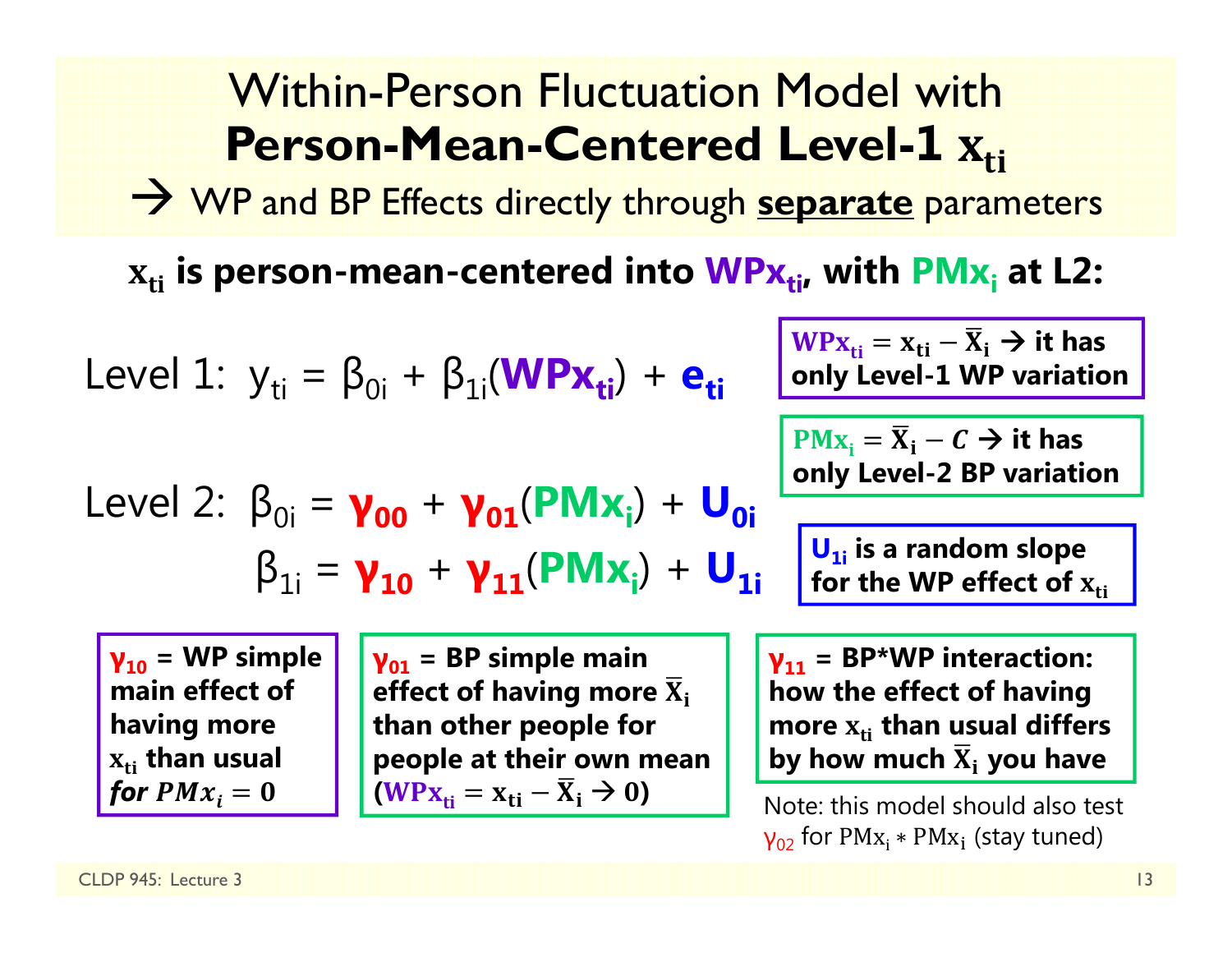### Between-Person **x**Within-Person Interaction

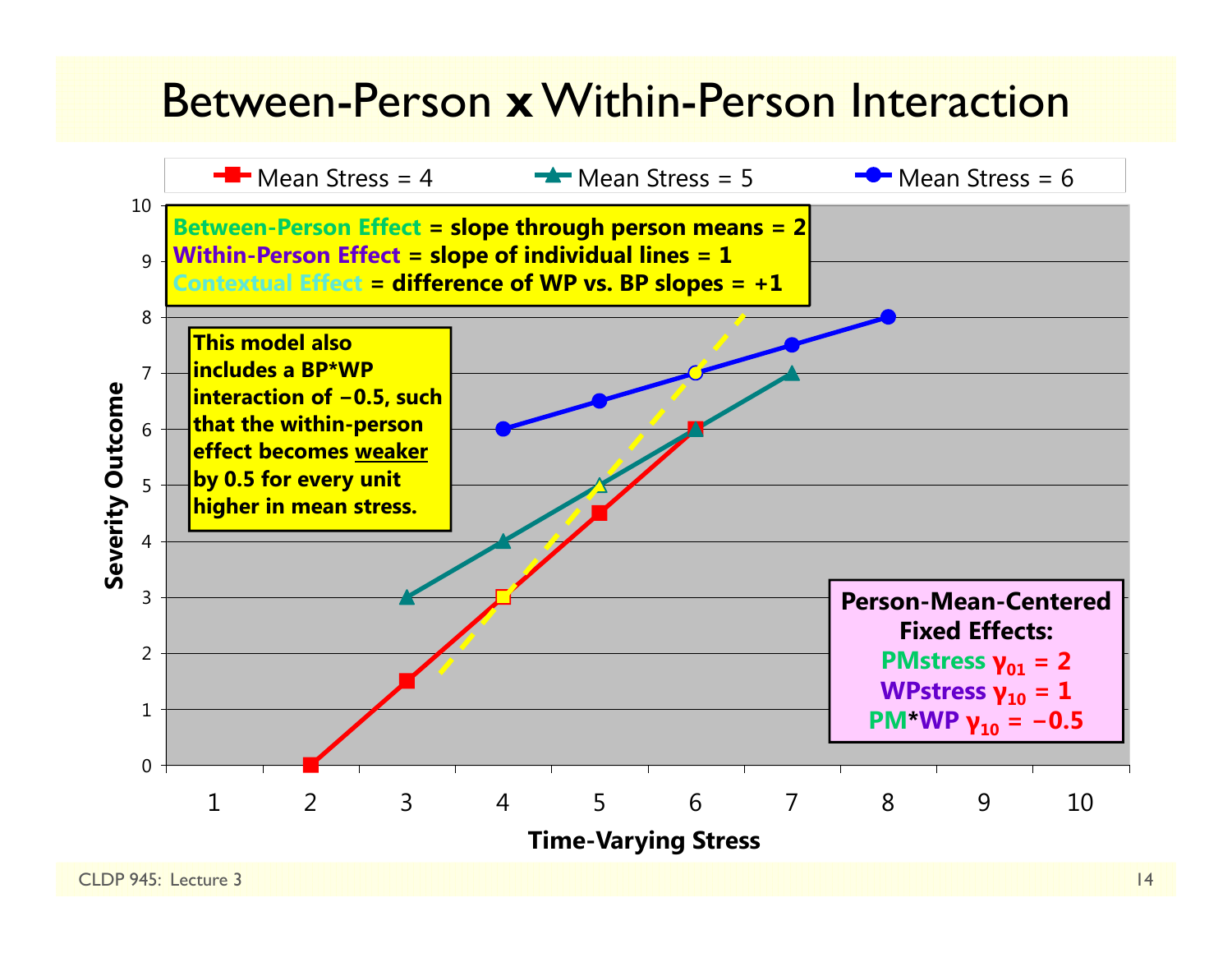# 3 Kinds of Fixed Effects for TV Predictors

- •**First 2 effects Person-Mean-Centering tells us directly:**
- **Is the Level-2 Between-Person (BP) effect significant?**
	- Are people with higher predictor values than other people (*on average over time*) also higher on Y than other people (*on average over time*), such that the person mean of the TV predictor accounts for level-2 random intercept variance (τ $_{\rm U}^2$  $^2_{\rm U_0}$ )?
	- $\triangleright$  This would be indicated by a significant fixed effect of  $\mathbf{PMx_i}$
	- $\triangleright$   $\,$  Note: this is NOT controlling for the absolute value of  $\rm x_{ti}$  at each occasion

#### • **Is the Level-1 Within-Person (WP) effect significant?**

- If you have higher predictor values than usual (*at this occasion*), do you also have higher outcomes values than usual (*at this occasion*), such that the within-person deviation of the TV predictor accounts for level-1 residual variance ( $\sigma_{\rm e}^2$ )?
- $\triangleright$  This would be indicated by a significant fixed effect of  $\mathbf{W}\mathbf{P}\mathbf{x}_{\mathsf{ti}}$
- $\triangleright$  Note: this is represented by the <u>relative</u> value of  $\boldsymbol{\mathrm{x}}_{\text{ti'}}$  NOT the <u>absolute</u> value of  $\boldsymbol{\mathrm{x}}_{\text{ti}}$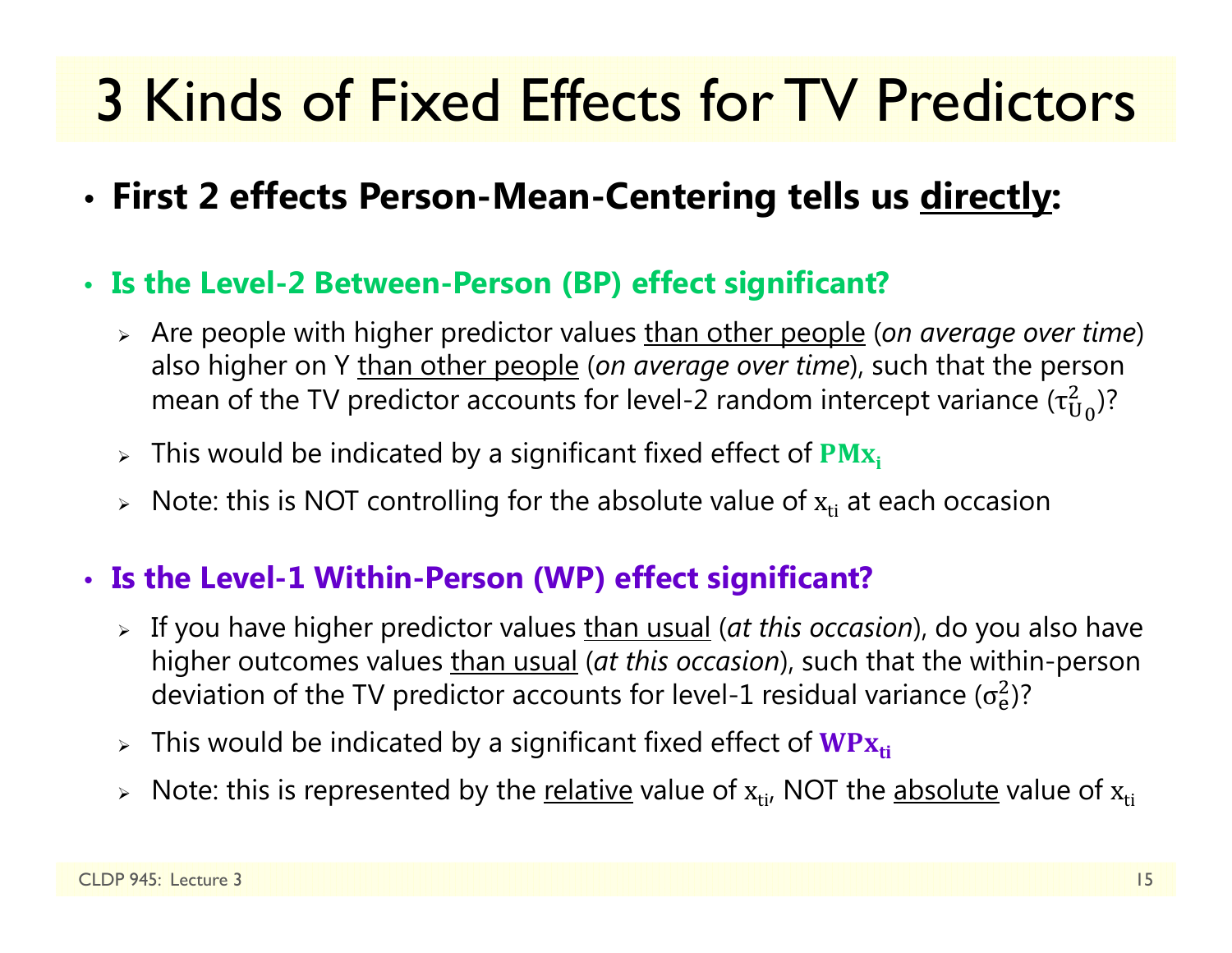# 3rd Kind of Effect for TV Predictors

- **What Person-Mean-Centering DOES NOT tell us directly:**
- **Are BP and WP effects different : Is there a level-2 contextual effect?**
	- $\triangleright$  After controlling for the absolute value of the TV predictor at each occasion, is there still an incremental contribution from having a higher person mean of the TV predictor (i.e., does one's general tendency predict  $\tau^2_{\mathrm{U}}$  $_{\rm U_0}^2$  above and beyond just the time-specific value of the predictor)?
	- $\triangleright$  If there is no contextual effect, then the BP and WP effects of the TV predictor show *convergence*, such that their effects are of equivalent magnitude
- **To answer this question about the level-2 contextual effect for the incremental contribution of the person mean, we have two options:**
	- $\triangleright$  Ask for the contextual effect via an ESTIMATE statement in SAS (or TEST in SPSS, or NEW in Mplus, or LINCOM in STATA):  $W\text{Px}_{\text{t}i}\text{ −}1\text{ PMX}_i$  1
	- ⊳ Use **"<u>grand-mean-centering</u>"** for time-varying  $\boldsymbol{\mathrm{x}}_{\text{ti}}$  instead:  $\textbf{ T}\textbf{V}\textbf{X}_{\textbf{ti}} = \textbf{x}_{\textbf{ti}} \textbf{\textit{C}}$  **centered at a CONSTANT, NOT A LEVEL-2 VARIABLE**
		- Г Which constant only matters for what the reference point is; it could be the grand mean or other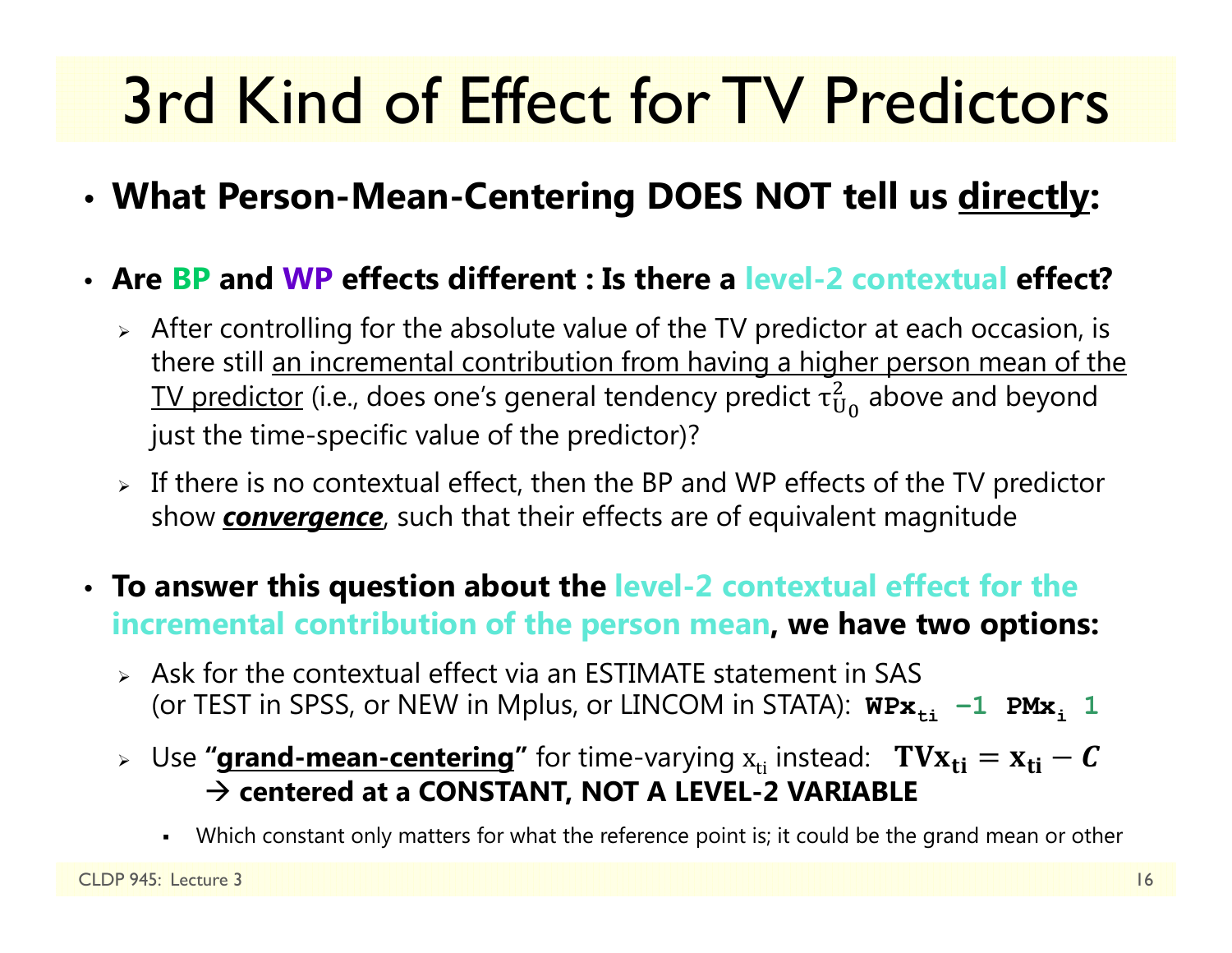# Why the Difference in the Level-2 Effect? Remember Regular Old Regression…

- •• In this model:  $Y_i = \beta_0 + \beta_1(X_{1i}) + \beta_2(X_{2i}) + e_i$
- If  $X_{1i}$  and  $X_{2i}$  **ARE NOT** correlated:
	- $\mathcal{P}_1$  is **ALL the relationship** between  $X_{1i}$  and  $Y_{i}$
	- $~$   $~$   $\beta_2$  is <code>ALL</code> the relationship <code>between</code>  $X_{2i}$  and  $Y_i$
- If  $X_{1i}$  and  $X_{2i}$  **ARE** correlated:
	- $\,\mathcal{P}_1$  is **different than** the full relationship between  $X_{1i}$  and  $Y_i$ 
		- "Unique" effect of  $X_{1i}$  *controlling for*  $X_{2i}$  *or holding*  $X_{2i}$  *constant*
	- $~\overline{\phantom{a}}$   $~\beta_2$  is **different than** the full relationship between  $\mathsf{X}_{2\mathsf{i}}$  and  $\mathsf{Y}_{\mathsf{i}}$ 
		- "Unique" effect of  $X_{2i}$  *controlling for*  $X_{1i}$  *or holding*  $X_{1i}$  *constant*
- •Hang onto that idea…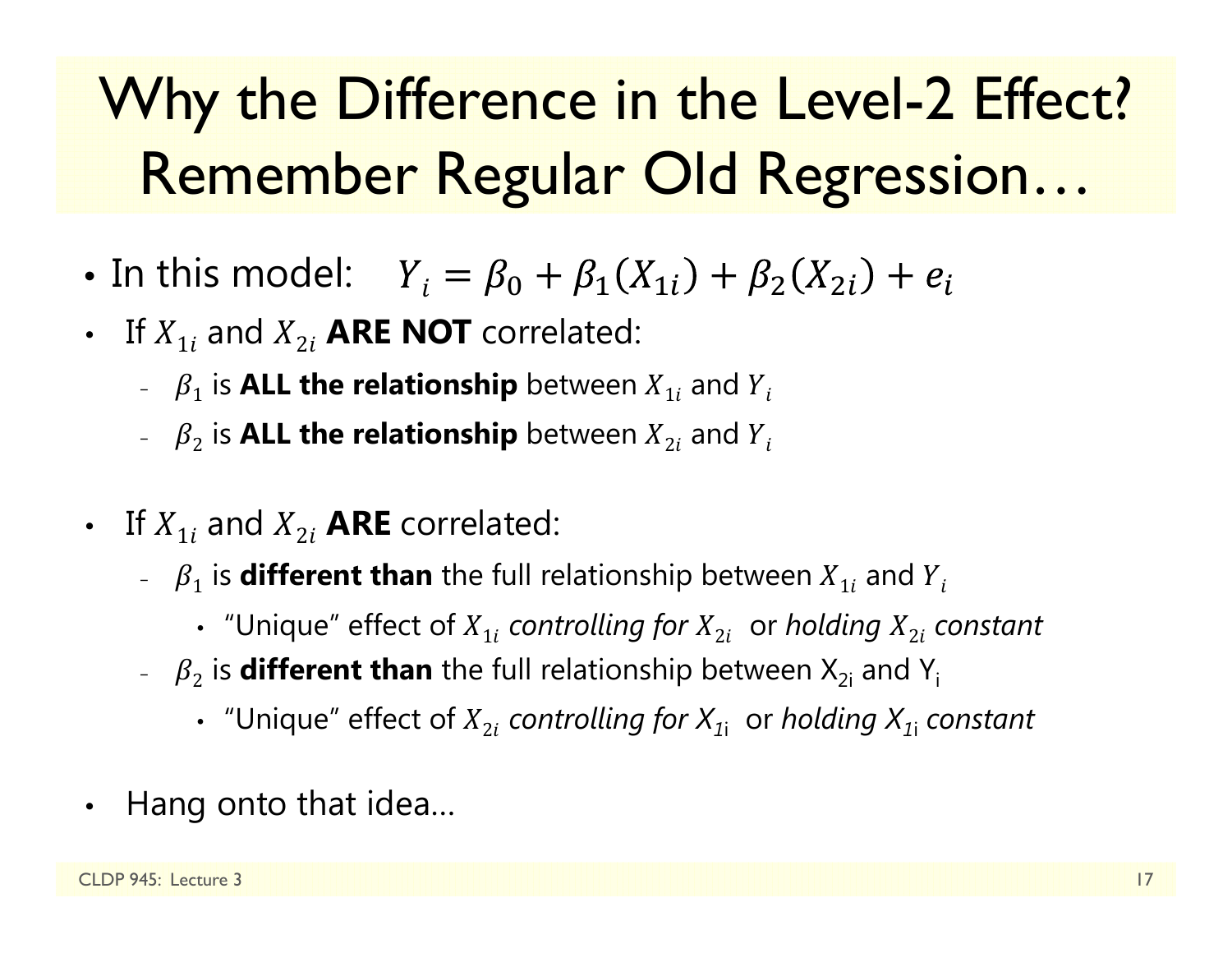# Person-MC vs. Grand-MC for Time-Varying Predictors

| <b>Level 2</b>                                                                                        |                              | <b>Original</b> | <b>Person-MC Level 1</b>                                                                               | <b>Grand-MC Level 1</b>                                                                                                  |
|-------------------------------------------------------------------------------------------------------|------------------------------|-----------------|--------------------------------------------------------------------------------------------------------|--------------------------------------------------------------------------------------------------------------------------|
| $\overline{\mathbf{X}}_i$                                                                             | $PMx_i = \overline{X}_i - 5$ | $X_{ti}$        | $WPX_{ti} = X_{ti} - X_i$                                                                              | $T V_{\rm X_{ti}} = X_{\rm ti} - 5$                                                                                      |
| $\overline{\mathbf{3}}$                                                                               | $-2$                         | $\overline{2}$  | $-1$                                                                                                   | $-3$                                                                                                                     |
| $\overline{\mathbf{3}}$                                                                               | $-2$                         | 4               |                                                                                                        | $-1$                                                                                                                     |
| $\overline{\mathbf{z}}$                                                                               | $\boldsymbol{z}$             | 6               | $-1$                                                                                                   |                                                                                                                          |
|                                                                                                       |                              | 8               |                                                                                                        |                                                                                                                          |
| Same $PMx_i$ goes into<br>the model using either<br>way of centering the<br>level-1 variable $x_{ti}$ |                              |                 | Using Person-MC,<br>$WPx_{ti}$ has NO level-2<br>BP variation, so it is not<br>correlated with $PMx_i$ | Using <b>Grand-MC</b> , $T V x_{ti}$<br>STILL has level-2 BP<br>variation, so it is STILL<br><b>CORRELATED with PMx,</b> |

So the effects of PMx<sub>i</sub> and TVx<sub>ti</sub> when included together under Grand-MC **will be different than their effects would be if they were by themselves…**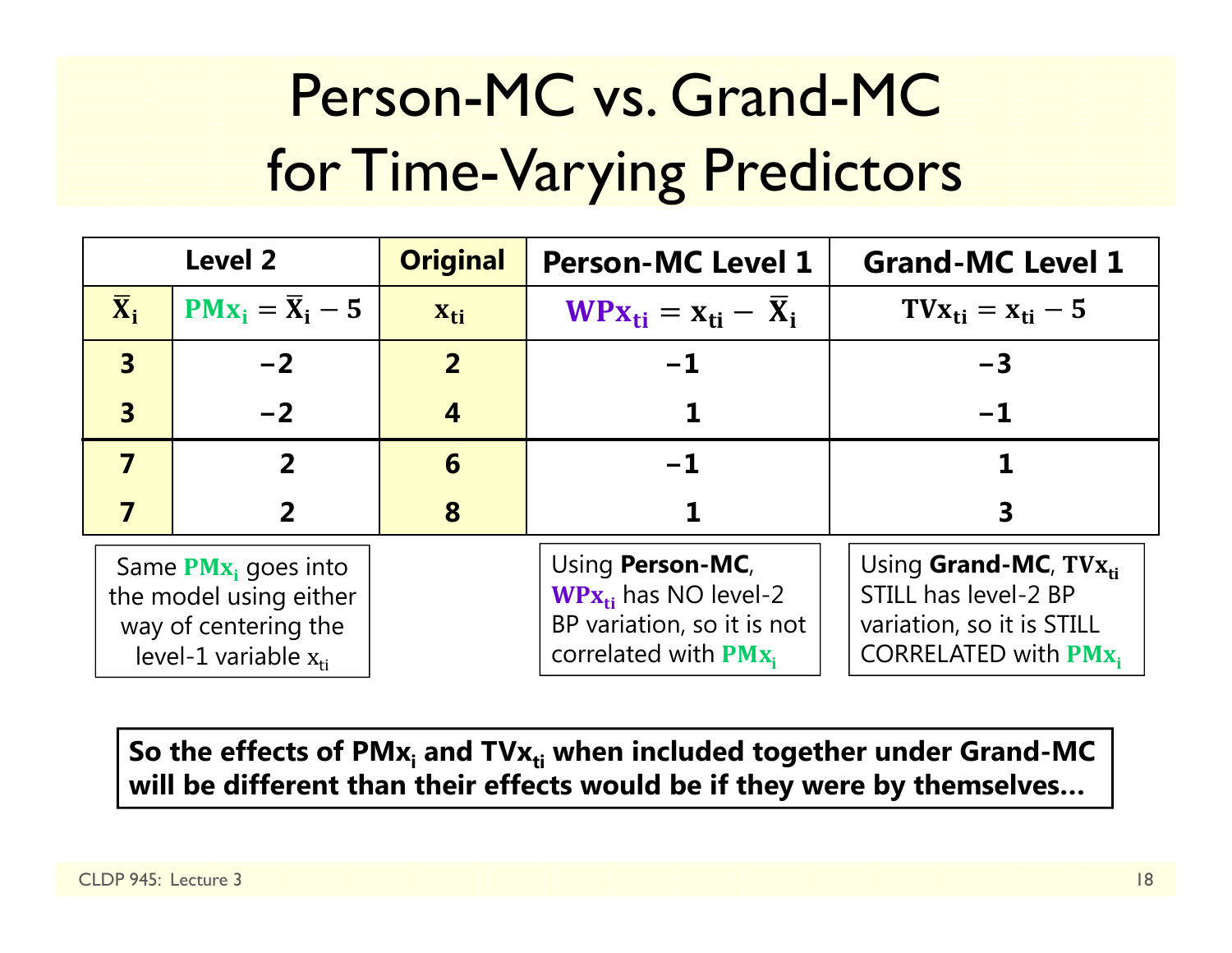### **WRONG WAY:** Within-Person Fluctuation Model with ܜܑ **represented at Level 1 Only:** WP and BP Effects are **Smushed Together**

 $\mathbf{x_{ti}}$  is grand-mean-centered into  $\mathbf{T}\mathbf{V}\mathbf{x_{ti}}$ ,  $\mathbf{W}\mathbf{I}\mathbf{T}\mathbf{H}\mathbf{O}\mathbf{U}\mathbf{T}$   $\mathbf{P}\mathbf{M}\mathbf{x_i}$  at <code>L2:</code>

Level 1: 
$$
y_{ti} = \beta_{0i} + \beta_{1i}(\text{TVx}_{ti}) + e_{ti}
$$

Level 2: 
$$
\beta_{0i} = \gamma_{00} + U_{0i}
$$

\n $\beta_{1i} = \gamma_{10}$ 

\n $\gamma_{10} = \text{``smushed''}$ 

\nWP and BP effects

**A \*smushed\* effect is also referred to as the** *convergence***,** *conflated***, or** *composite* **effect**

 $\text{TVx}_{\text{ti}} = \text{x}_{\text{ti}} - \textcal{C} \rightarrow \text{it still}$ **has both Level-2 BP and Level-1 WP variation** 

**Because TVx<sub>ti</sub> still contains**  $\blacksquare$ **its original 2 different kinds of variation (BP and WP), its 1 fixed effect has to do the work of 2 predictors!**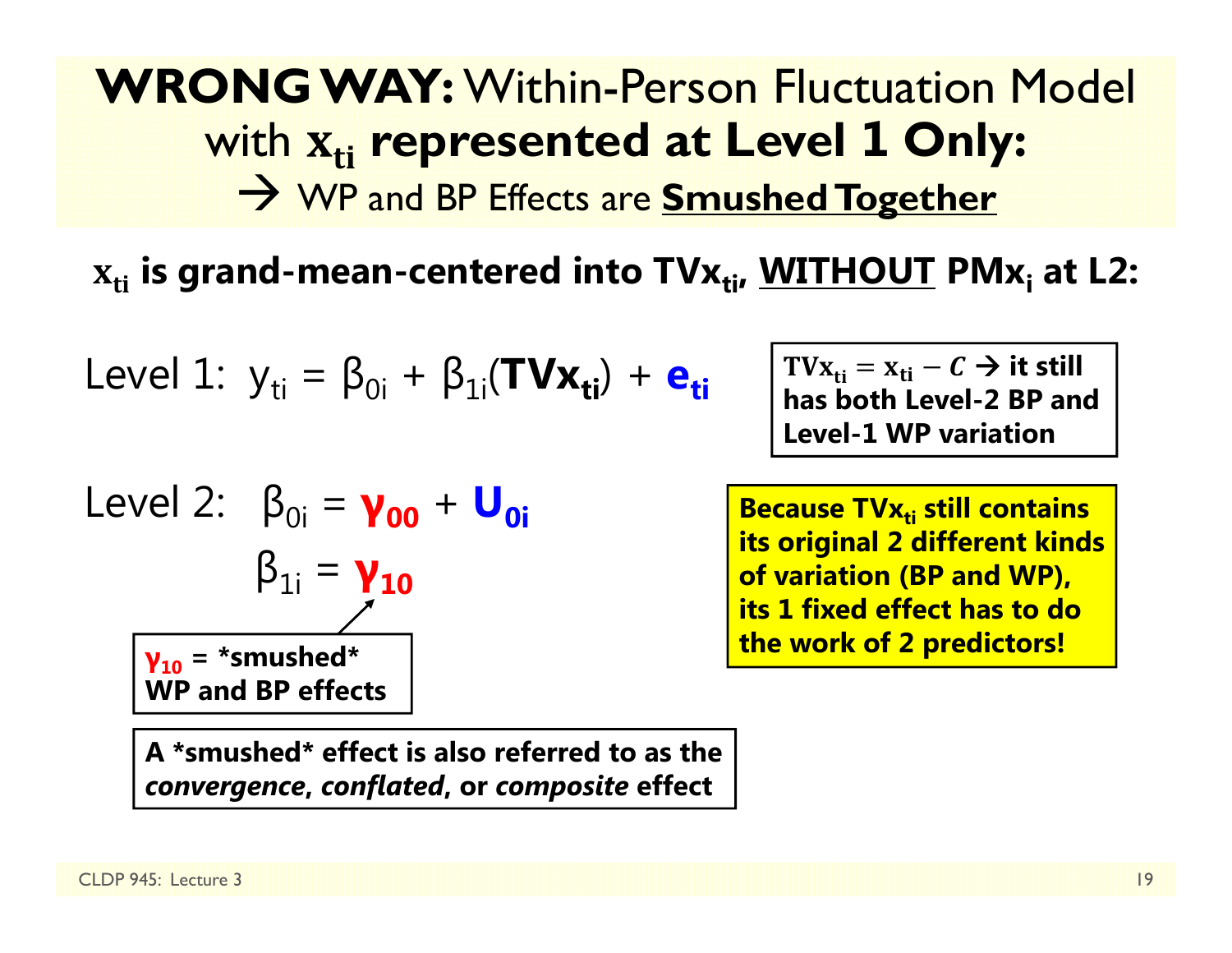# Grand-Mean-Centering: Smushing

Original  $\boldsymbol{\mathrm{x}}_\text{ti}$  has not been

**partitioned** AND it has only

**one fixed effect** coefficient in the

**Model-based** partitioning of  $y_{\rm ti}$  outcome variance into $\mid$ **variance components**:

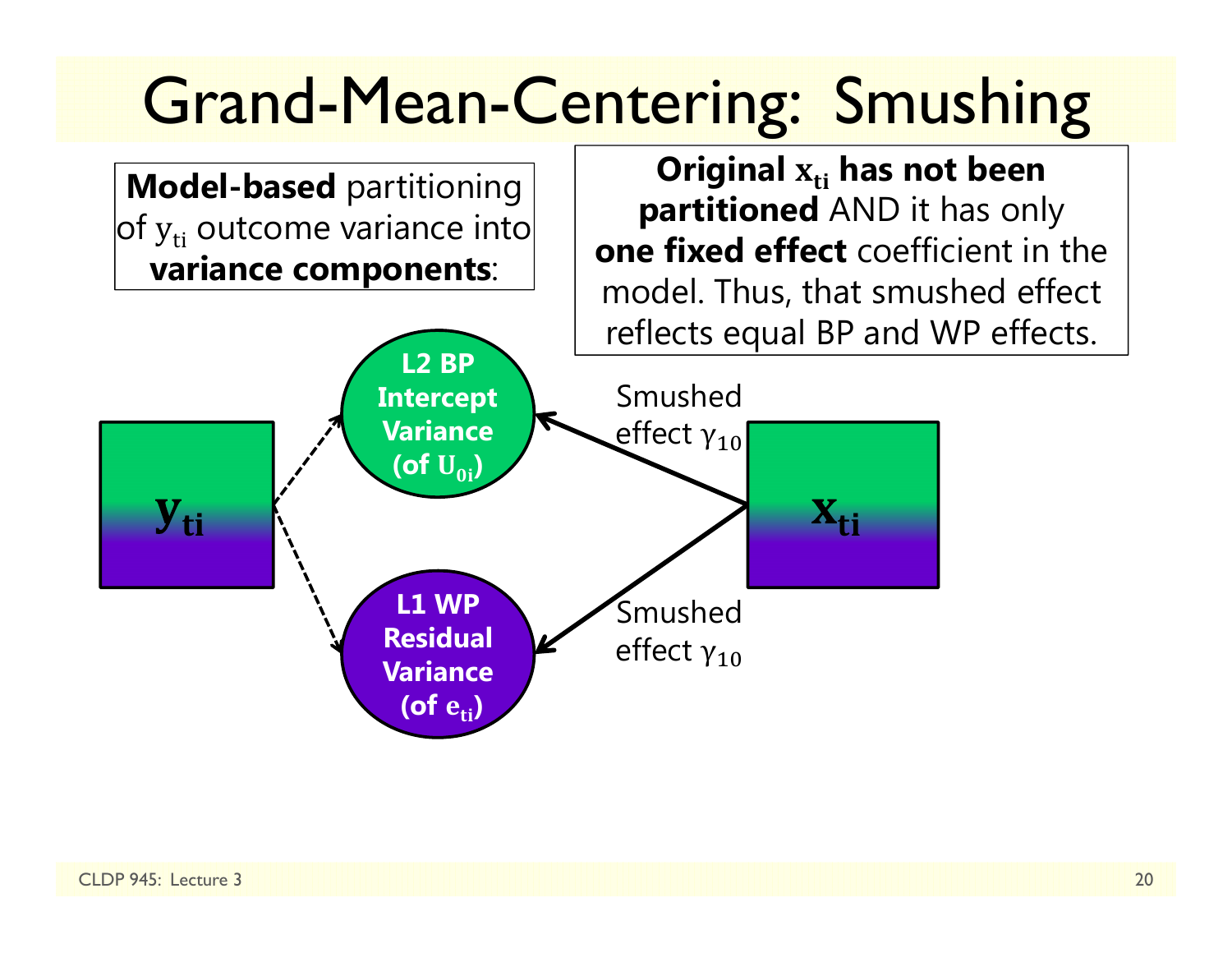Convergence (Smushed) Effect of a Time-Varying Predictor



- **The convergence effect will often be closer to the within-person effect** (due to larger level-1 sample size and thus smaller SE)
- **It is the rule, not the exception, that between and within effects differ** (Snijders & Bosker, 1999, p. 52-56, and personal experience!)
- However—when grand-mean-centering a time-varying predictor, **convergence is testable** by including a **contextual effect (carried by the person mean)** for how the **BP effect** differs from the **WP effect** …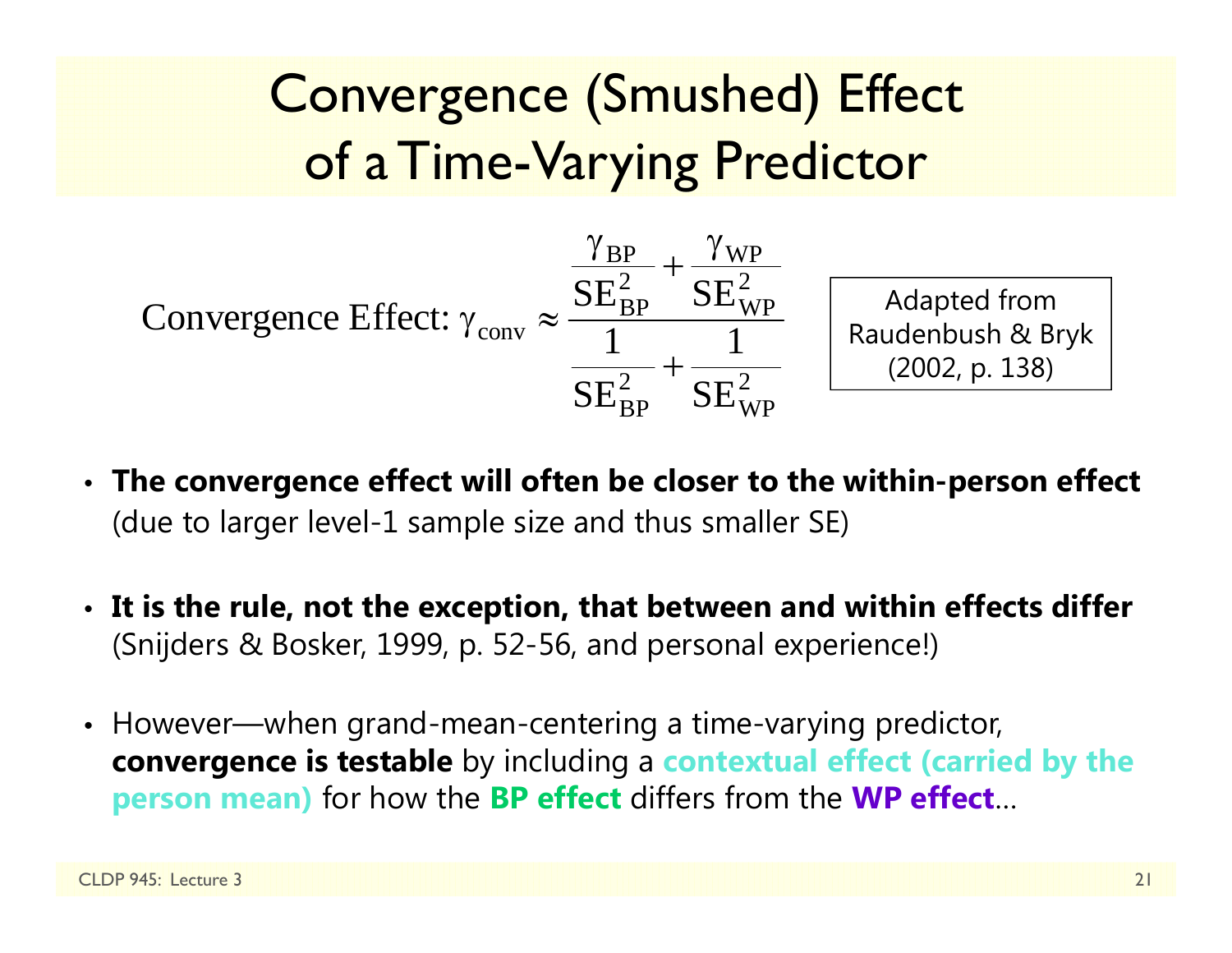#### Within-Person Fluctuation Model with**Grand-Mean-Centered Level-1≖ <u>Ati</u>**

 $\rightarrow$  Model tests difference of WP vs. BP effects (So it's been fixed!)

 $\mathbf{x_{ti}}$  is grand-mean-centered into TV $\mathbf{x_{ti}}$ , <u>WITH</u> PM $\mathbf{x_i}$  at L2:

Level 1: 
$$
y_{ti} = \beta_{0i} + \beta_{1i}(\mathbf{TV} \mathbf{x}_{ti}) + \mathbf{e}_{ti}
$$

 $\text{TVx}_{\text{ti}} = \text{x}_{\text{ti}} - C \rightarrow \text{it still}$ **has both Level-2 BP and Level-1 WP variation** 

Level 2: 
$$
\beta_{0i} = \gamma_{00} + \gamma_{01}(PMx_i) + U_{0i}
$$
  
 $\beta_{1i} = \gamma_{10}$ 

 $\overline{\text{PMx}}_i = \overline{\text{X}}_i - \textit{C} \rightarrow \text{it has}$ **only Level-2 BP variation**

**γ10 becomes the WP effect** *unique* **level-1 effect after controlling for PM**<sub>X<sub>i</sub></sub> **γ01** *becomes* **the contextual effect that indicates how the BP effect differs from the WP effect**  → *unique* level-2 effect after controlling for  $\text{TVx}_{\text{t}i}$ **does usual level matter beyond current level?**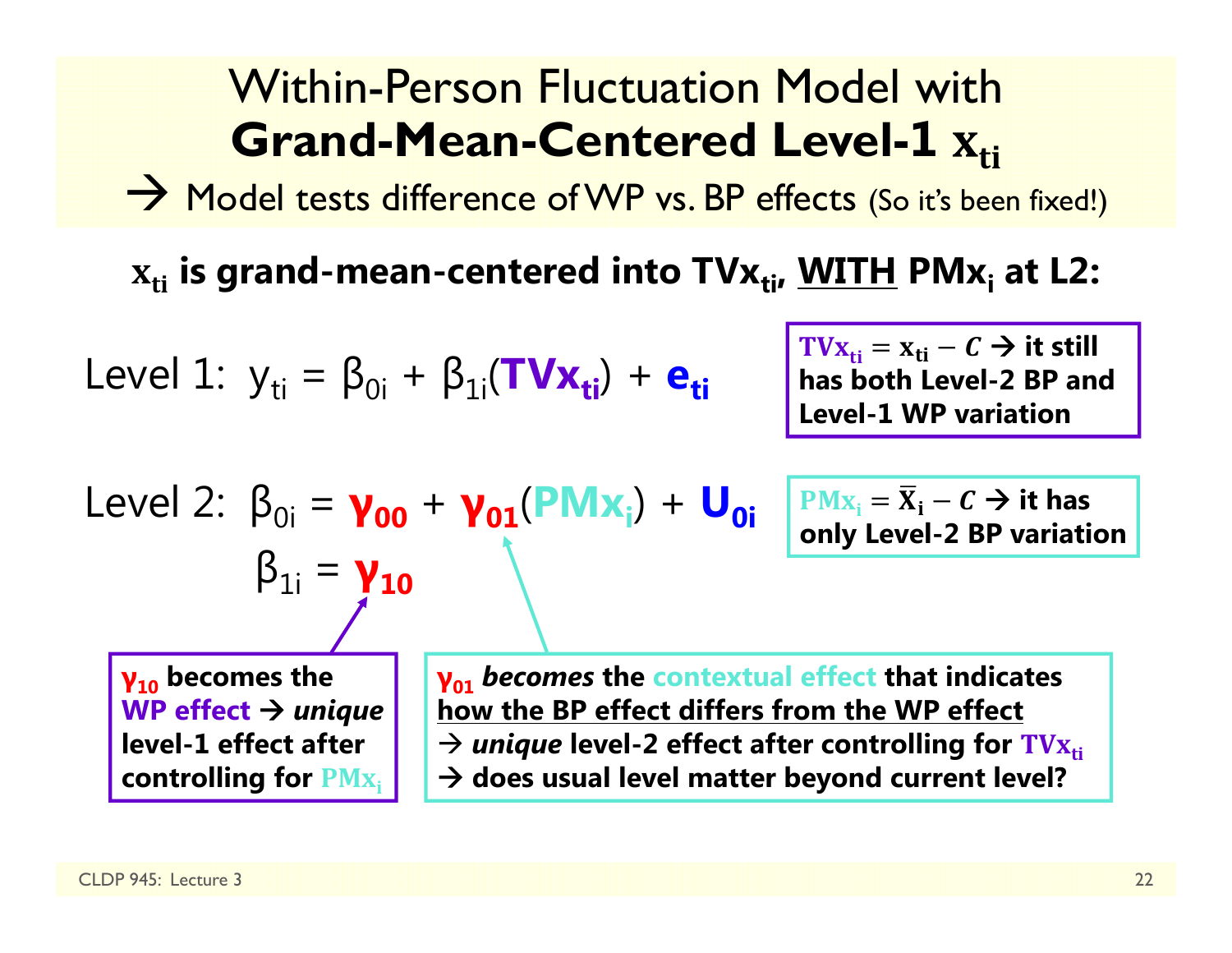# Grand-Mean-Centering + PM

**Model-based** partitioning of  $y_{\rm ti}$  outcome variance into $\mid$ **variance components**:

Original  $\rm x_{ti}$  is not partitioned, but person mean  $\overline{\mathbf{X}}_{\mathbf{i}}-\boldsymbol{\mathcal{C}}$  is added to allow an extra (different) effect at L2.

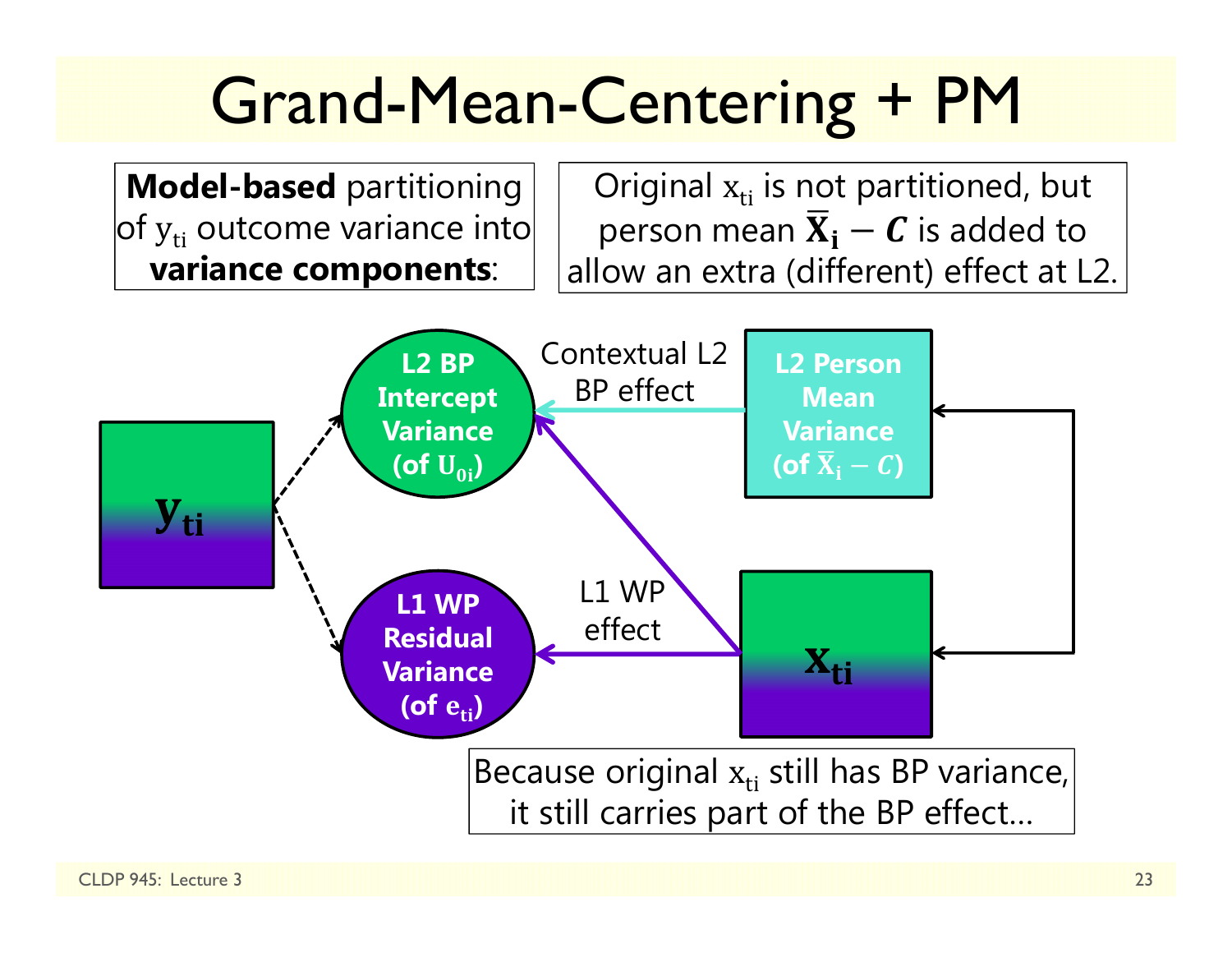### Person-MC and Grand-MC Models are Equivalent Given a Fixed Level-1 Main Effect Only

| <b>Person-MC:</b> $WPx_{ti} = x_{ti} - PMx_i$                                                                   |
|-----------------------------------------------------------------------------------------------------------------|
| Level-1: $y_{ti} = \beta_{0i} + \beta_{1i}(x_{ti} - PMx_i) + e_{ti}$                                            |
| Level-2: $\beta_{0i} = \gamma_{00} + \gamma_{01}(PMx_i) + V_{10}(x_{ti} - PMx_i) + U_{0i}$                      |
| $\rightarrow y_{ti} = \gamma_{00} + \gamma_{01}(PMx_i) + \gamma_{10}(x_{ti} - PMx_i) + U_{0i} + e_{ti}$         |
| $\rightarrow y_{ti} = \gamma_{00} + (\gamma_{01} - \gamma_{10})(PMx_i) + \gamma_{10}(x_{ti}) + U_{0i} + e_{ti}$ |
| <b>Grand-MC:</b> $TVx_{ti} = x_{ti}$                                                                            |
| <b>Grad Second-MC:</b> $TVx_{ti} = x_{ti}$                                                                      |
| <b>Level-1:</b> $y_{ti} = \beta_{0i} + \beta_{1i}(x_{ti}) + e_{ti}$                                             |
| <b>Level-2:</b> $\beta_{0i} = \gamma_{00} + \gamma_{01}(PMx_i) + U_{0i}$                                        |
| <b>graph</b> $\gamma_{01} = \gamma_{10}$                                                                        |

 $\rightarrow$  **y**<sub>ti</sub> =  $\gamma_{00}$  +  $\gamma_{01}$ (PM<sub>X<sub>i</sub>)</sub> +  $\gamma_{10}$ (<sub>X<sub>ti</sub>) + U<sub>0i</sub> + e<sub>ti</sub></sub>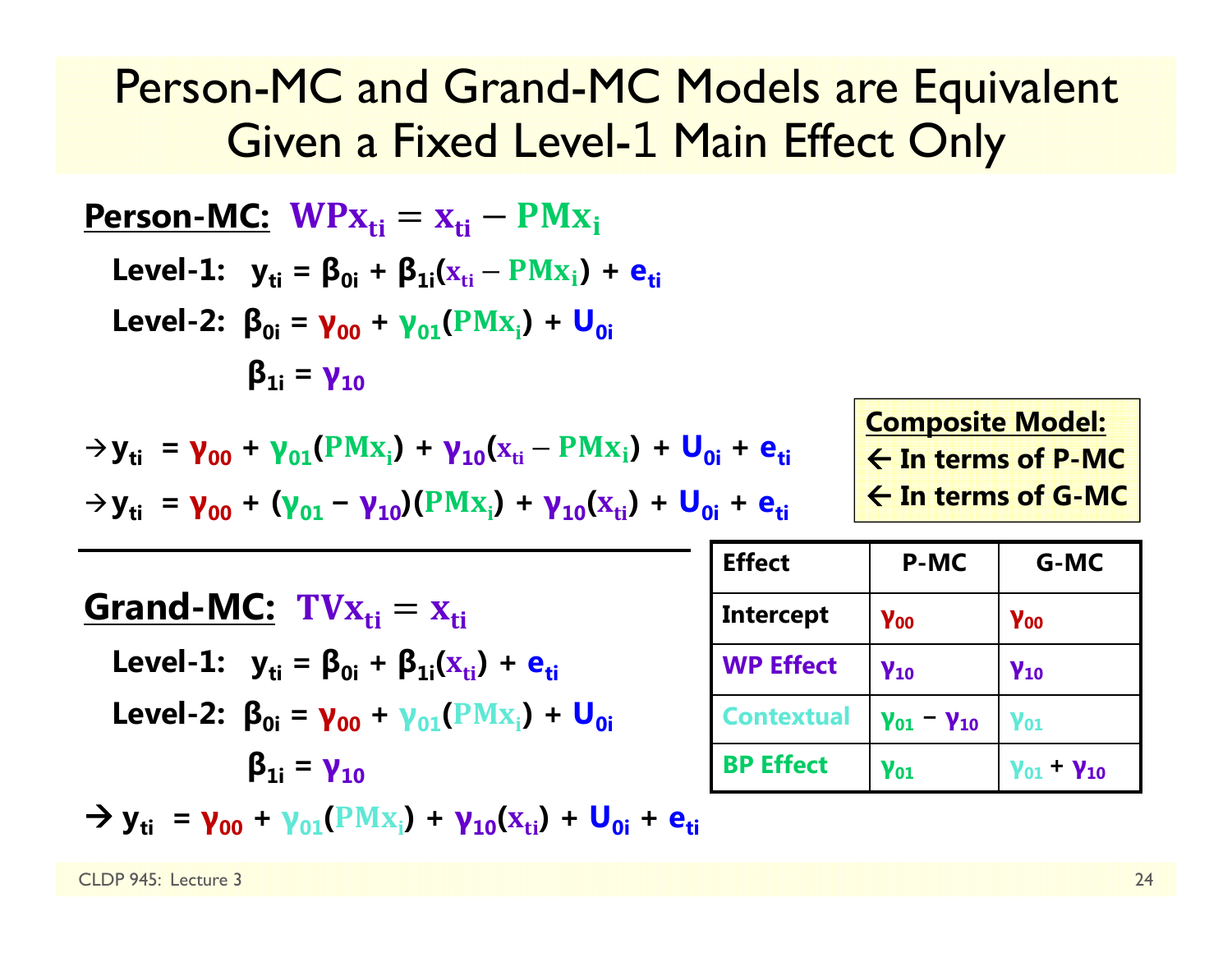## P-MC vs. G-MC: Interpretation Example

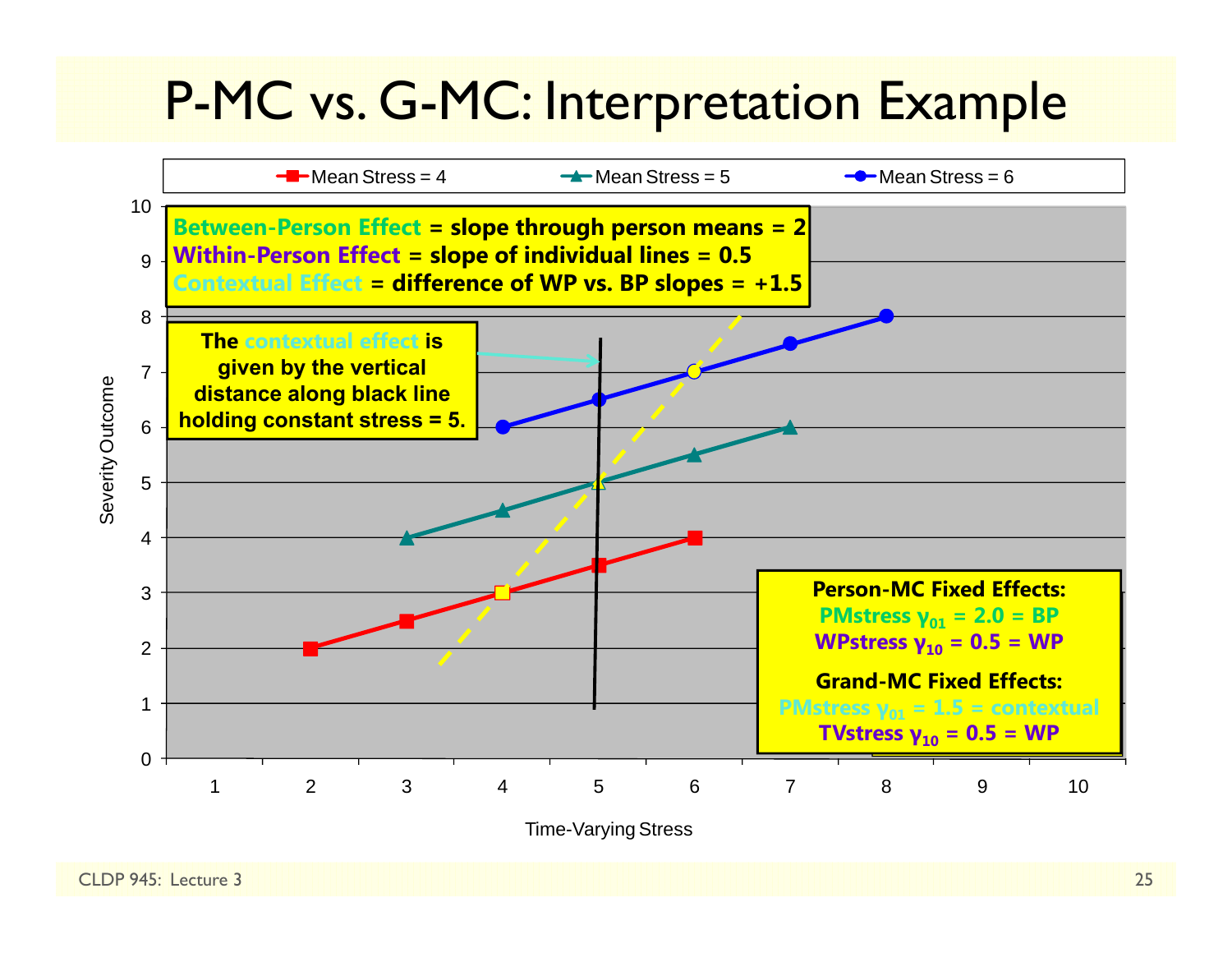## Summary: 3 Fixed Effects for TV Predictors

#### • **Is the Between-Person (BP; Level 2) effect significant?**

- > Are people with higher predictor values than other people (on average over time) also higher on Y than other people (*on average over time*), such that the person mean of the TV predictor accounts for level-2 random intercept variance ( $\tau_{\mathrm{U}}^2$  $\binom{2}{10}$ ?
- $\triangleright$  Given directly by level-2 effect of PM $\rm{x_i}$ (or can be requested via ESTIMATE if using Grand-MC for the level-1 predictor)

#### • **Is the Within-Person (WP; Level 1) effect significant?**

- > If you have higher predictor values than usual (at this occasion), do you also have higher outcomes values than usual *(at this occasion)*, such that the within-person  $\sigma_{\rm e}^2$ )?
- Given directly by the level-1 effect of WPx<sub>ti</sub> if using Person-MC —*OR* given directly by the level-1 effect of TVx<sub>ti</sub> if using Grand-MC and including PMx<sub>i</sub> at level 2 by the level-1 effect of TVx<sub>ti</sub> if using Grand-MC and including PMx<sub>i</sub> at level 2<br>(without PMx<sub>i</sub>, the level-1 effect of TVx<sub>ti</sub> if using Grand-MC is the smushed effect)

#### • **Are the BP and WP Effects different: Is there a level-2 contextual effect?**

- $\triangleright$  After controlling for the absolute value of TV predictor value at each occasion, is there still an incremental contribution from having a higher person mean of the TV predictor (i.e., does one's general tendency predict  $\tau_\mathrm{U}^2$  $_{\rm U_0}^2$  above and beyond)?
- $\triangleright$  Given directly by level-2 effect of PM $\mathbf{x_i}$  if using Grand-MC for the level-1 predictor (or can be requested via ESTIMATE if using Person-MC for the level-1 predictor)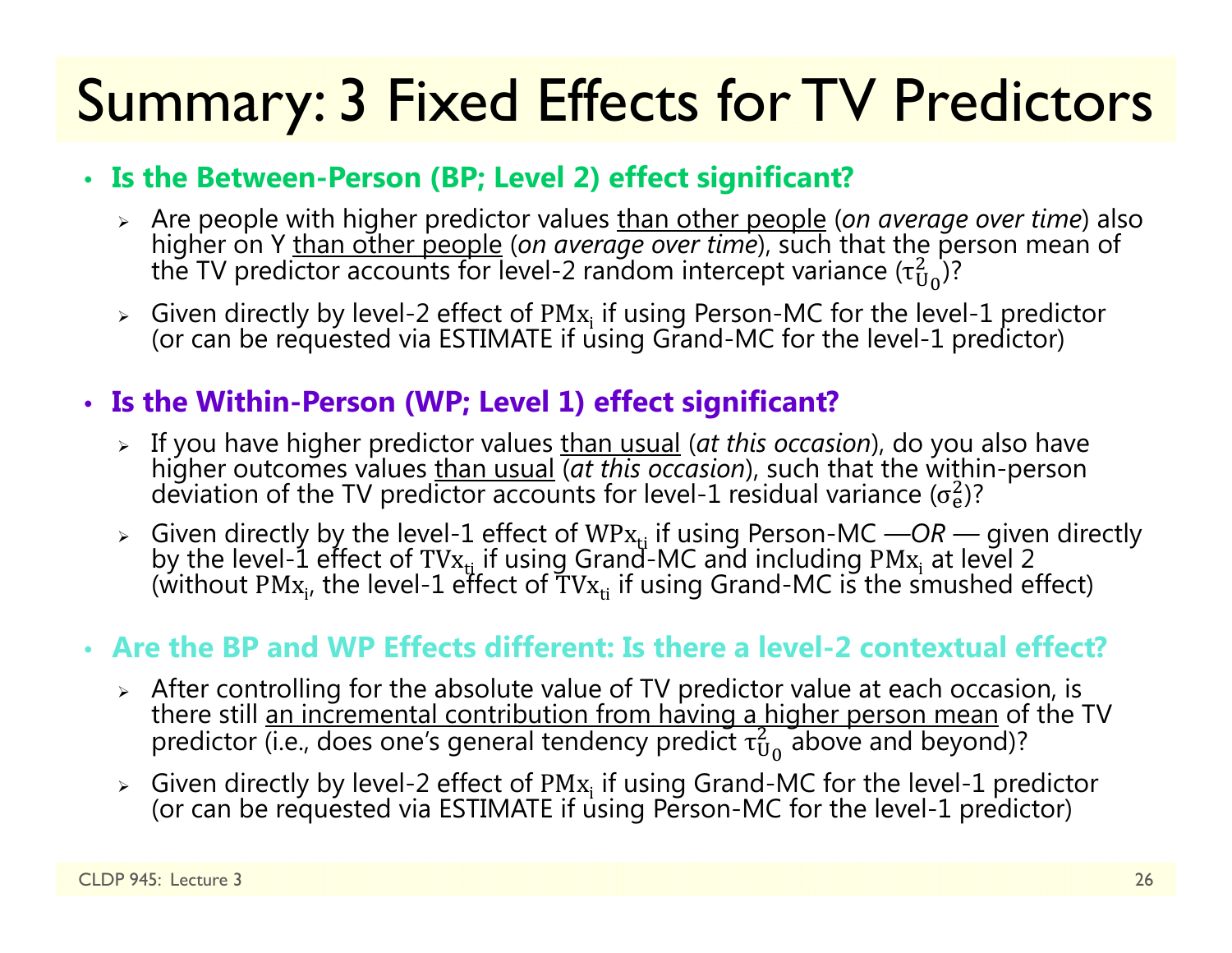## Variance Accounted For By Level-2 Predictors

#### • **Fixed effects of level 2 predictors** *by themselves***:**

- Level-2 (BP) main effects reduce level-2 (BP) random intercept variance
- Level-2 (BP) interactions also reduce level-2 (BP) random intercept variance

#### •**Fixed effects of** *cross-level interactions* **(level 1\* level 2):**

- $\triangleright$  If the interacting level-1 predictor is  $\overline{\text{random}}$ , any cross-level interaction with it will reduce its corresponding level-2 BP random slope variance (that line's U)
- $\triangleright$  If the interacting level-1 predictor <u>not random</u>, any cross-level interaction with it will reduce the level-1 WP residual variance instead
	- This is because the level-2 BP random slope variance would have been created by decomposing the level-1 residual variance in the first place
	- The level-1 effect would then be called "**systematically varying**" to reflect a compromise between "fixed" (all the same) and "random" (all different)—it's not that each person needs his or her own slope, but that the slope varies systematically across people as a function of a known person predictor (and not otherwise)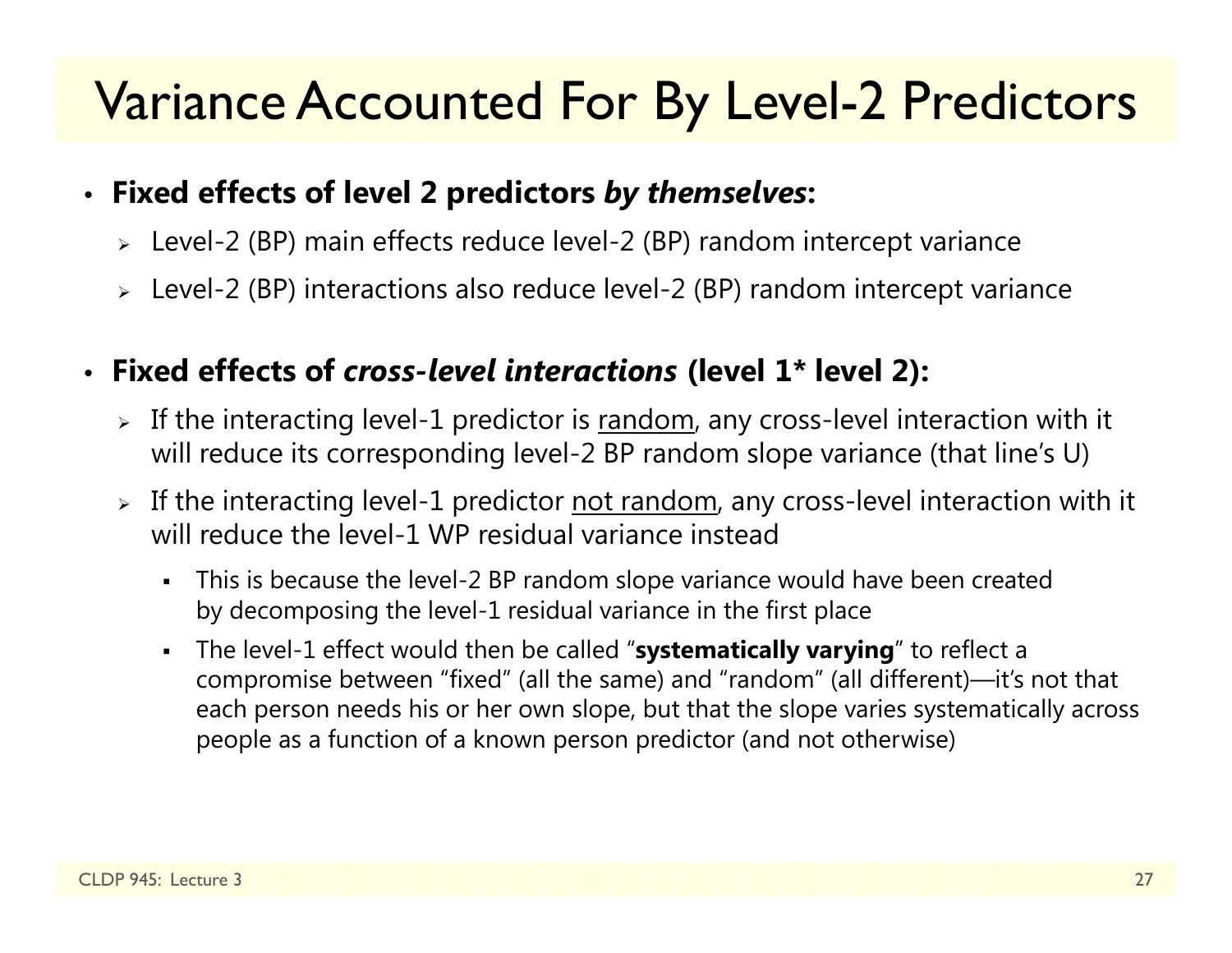## Variance Accounted For By Level-1 Predictors

### • **Fixed effects of level 1 predictors** *by themselves***:**

- Level-1 (WP) main effects reduce Level-1 (WP) residual variance
- Level-1 (WP) interactions also reduce Level-1 (WP) residual variance

### • **What happens at level 2 depends on what kind of variance the level-1 predictor has:**

- $\triangleright$  If the level-1 predictor ALSO has level-2 variance (e.g., Grand-MC predictors), then its level-2 variance will also likely reduce level-2 random intercept variance
- If the level-1 predictor DOES NOT have level-2 variance (e.g., Person-MC predictors), then its reduction in the level-1 residual variance will cause an INCREASE in level-2 random intercept variance
	- Same thing happens with Grand-MC level-1 predictors, but you don't generally see it
- $\triangleright$   $\,$  It's just an artifact that the estimate of true random intercept variance is:

True  $\tau^{\scriptscriptstyle\mathcal{L}}_\mathsf{U}$  $^2_\mathrm{U_0}$ = observed τ $^2_\mathrm{U}$ 2<br>Սօ —  $\sigma_{\rm e}$ మ п  $\rightarrow$  so if only  $\sigma_{\rm e}^2$  $_{\rm e}^2$  decreases,  $\tau_{\rm U}^2$  $_{\rm U_{\rm 0}}^{2}$  increases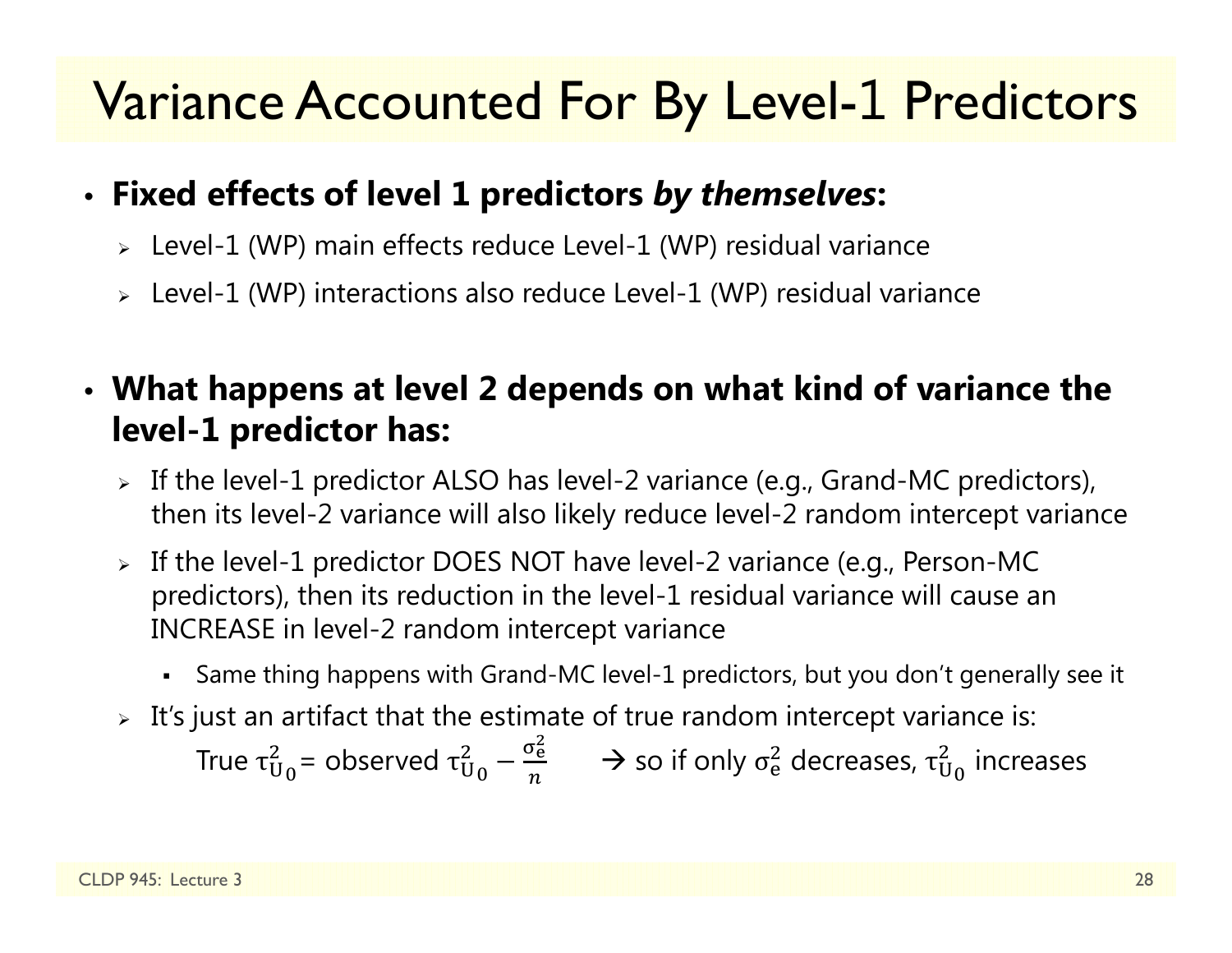# Variance Accounted for… For Real

- **Pseudo-R 2** is named that way for a reason… piles of variance can shift around, such that it can actually be negative
	- $\triangleright$  Sometimes a sign of model mis-specification
	- $\triangleright$  Hard to explain to readers when it happens!

### • **One last simple alternative: Total R 2**

- Generate model-predicted y's from fixed effects only (NOT including random effects) and correlate with observed y's
- > Then square correlation  $\rightarrow$  total R<sup>2</sup>
- $\triangleright$  Total R $^2\,$  = total reduction in overall variance of y across levels
- $\triangleright\;$  Can be "unfair" in models with large unexplained sources of variance
- • MORAL OF THE STORY: Specify EXACTLY which kind of pseudo-R $^2$  you used—give the formula and the reference!!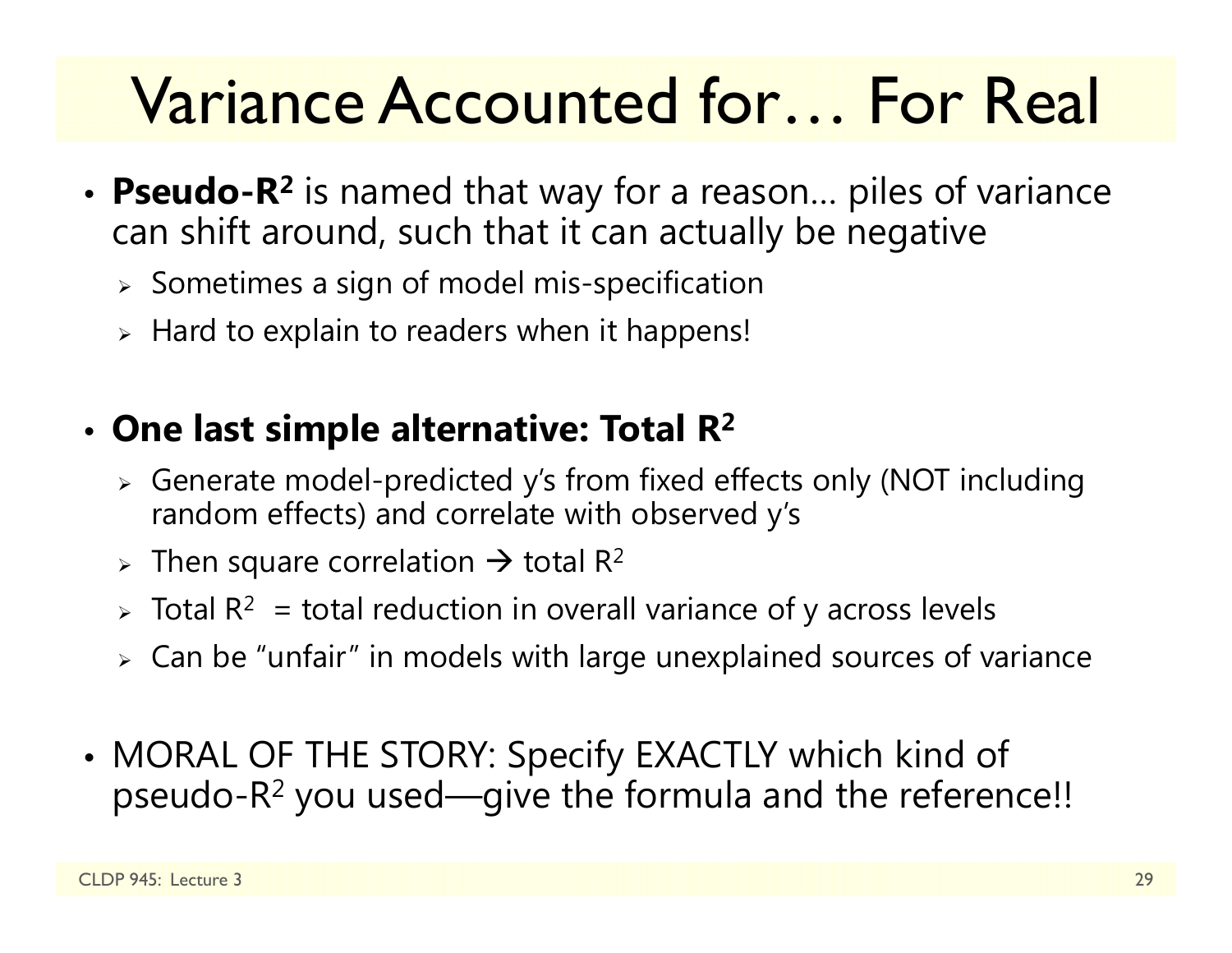# The Joy of Interactions Involving Time-Varying Predictors

- **Must consider interactions with both its BP and WP parts:**
- Example: Does time-varying stress  $(x_{ti})$  interact with sex  $(Sex_{i})$ ?
- • Person-Mean-Centering:
	- $\triangleright$  WPx<sub>ti</sub>  $*$  Sex<sub>i</sub>  $\rightarrow$  Does the WP stress effect differ between men and women?
	- $\triangleright$  PM<sub>X<sub>i</sub>  $\ast$  Sex<sub>i</sub> → Does the BP stress effect differ between men and women?</sub>
		- $\mathbf{r}$ Not controlling for current levels of stress
		- n If forgotten, then  $Sex_i$  moderates the stress effect only at level 1 (WP, not BP)
- Grand-Mean-Centering:
	- $\triangleright$   $\mathbf{TVx_{ti}} * \mathbf{Sex_i} \rightarrow$  Does the WP stress effect differ between men and women?
	- $\Diamond$  PM<sub>X<sub>i</sub> \* Sex<sub>i</sub> → Does the *contextual* stress effect differ b/t men and women?</sub>
		- Incremental BP stress effect *after controlling for current levels of stress*
		- n If forgotten, then although the level-1 main effect of stress has been un-smushed<br>via the main effect of PM<sub>X<sub>i</sub>, the interaction of TV<sub>X<sub>ti</sub> ∗ Sex<sub>i</sub> would still be smushed</sub></sub>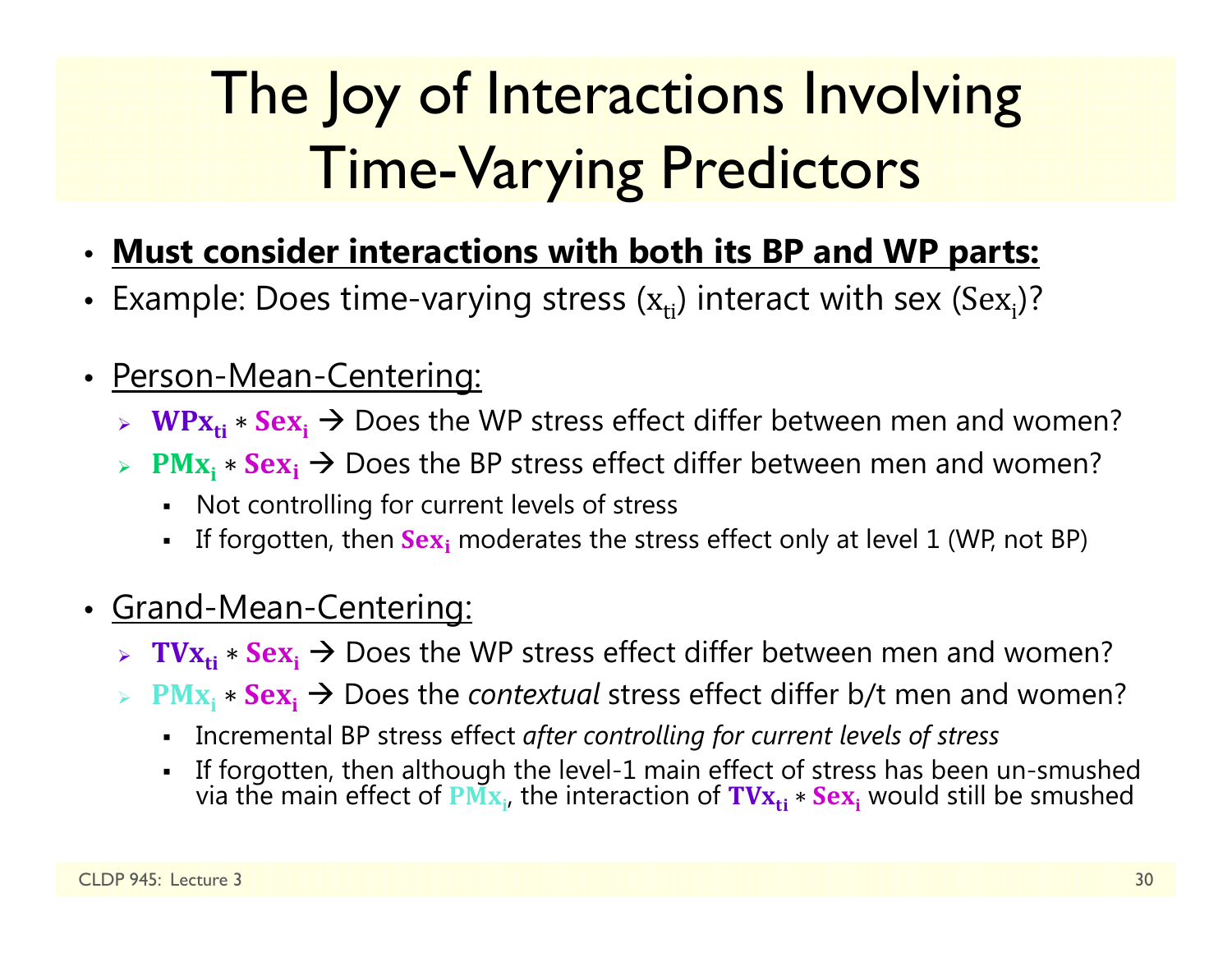## Interactions with Time-Varying Predictors: Example: $\mathsf{TV}$  Stress  $(\mathrm{x}_{\mathrm{ti}})$  by Gender  $(\mathrm{Sex}_\mathrm{i})$

| Person-MC: $WPx_{ti} = x_{ti} - PMx_i$                                                                             |
|--------------------------------------------------------------------------------------------------------------------|
| Level-1: $y_{ti} = \beta_{0i} + \beta_{1i}(x_{ti} - PMx_i) + e_{ti}$                                               |
| Level-2: $\beta_{0i} = \gamma_{00} + \gamma_{01}(PMx_i) + \gamma_{02}(Sex_i) + \gamma_{03}(Sex_i)(PMx_i) + U_{0i}$ |
| $\beta_{1i} = \gamma_{10} + \gamma_{11}(Sex_i)$                                                                    |

**Composite: y<sub>ti</sub> = γ<sub>00</sub> + γ<sub>01</sub>(PMx<sub>i</sub>) + γ<sub>10</sub>(x<sub>ti</sub> – PMx<sub>i</sub>) + U<sub>0i</sub> + e<sub>ti</sub> + γ**<sub>02</sub>(Sex<sub>i</sub>) + **γ**<sub>03</sub>(Sex<sub>i</sub>)(PMx<sub>i</sub>) + **γ**<sub>11</sub>(Sex<sub>i</sub>)(x<sub>ti</sub> – PMx<sub>i</sub>)

### **Grand-MC:** ܜܠ܄܂ܑൌ ܑܜܠ

Level-1: 
$$
y_{ti} = \beta_{0i} + \beta_{1i}(x_{ti}) + e_{ti}
$$

\nLevel-2: 
$$
\beta_{0i} = \gamma_{00} + \gamma_{01}(PMx_i) + \gamma_{02}(Sex_i) + \gamma_{03}(Sex_i)(PMx_i) + U_{0i}
$$

\n
$$
\beta_{1i} = \gamma_{10} + \gamma_{11}(Sex_i)
$$

 ${\bf Composite:}$   ${\bf y_{ti}}$  =  ${\bf \gamma_{00}}$  +  ${\bf \gamma_{01}}({\rm PMx_{i}})$  +  ${\bf \gamma_{10}}({\rm x_{ti}})$  +  ${\bf \sf U_{0i}}$  +  ${\bf e_{ti}}$ **+ γ**<sub>02</sub>(Sex<sub>i</sub>) + γ<sub>03</sub>(Sex<sub>i</sub>)(PMx<sub>i</sub>) + γ<sub>11</sub>(Sex<sub>i</sub>)(x<sub>ti</sub>)

CLDP 945: Lecture 3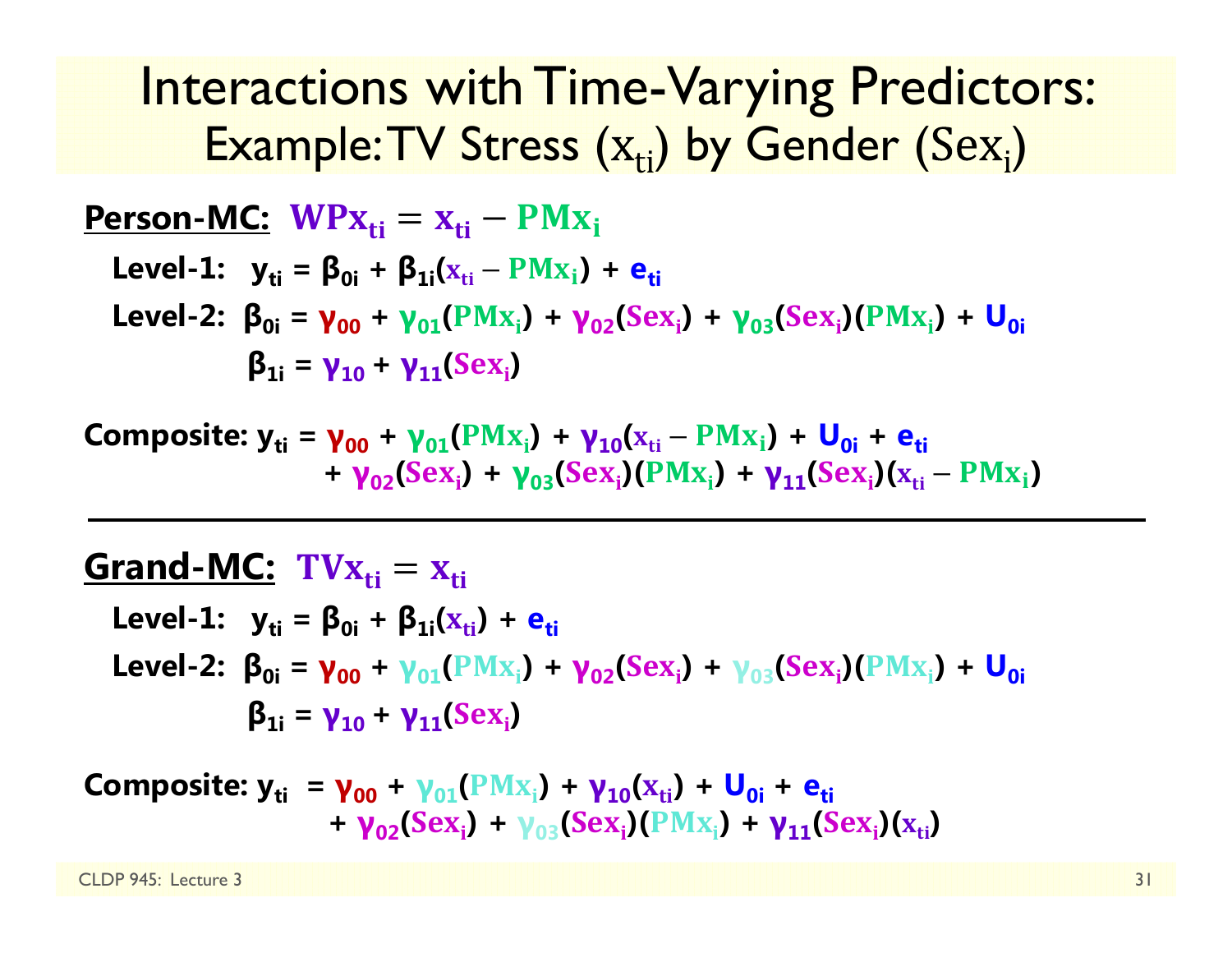### Interactions Involving Time-Varying Predictors Belong at Both Levels of the Model

<u> On the left below → Person-MC: WPx<sub>ti</sub> = x<sub>ti</sub> – PMx<sub>i</sub></u>

 ${\bf y_{ti}}$  =  ${\bf y_{00}}$  +  ${\bf y_{01}} (PM{\bf x_i})$  +  ${\bf y_{10}} ({\bf x_{ti}} - PM{\bf x_i})$  +  ${\bf U_{0i}}$  +  ${\bf e_{ti}}$ **+ γ**<sub>02</sub>(Sex<sub>i</sub>) + **γ**<sub>03</sub>(Sex<sub>i</sub>)(PMx<sub>i</sub>) + **γ**<sub>11</sub>(Sex<sub>i</sub>)(x<sub>ti</sub> – PMx<sub>i</sub>)

**y**<sub>ti</sub> = **γ**<sub>00</sub> + (**γ**<sub>01</sub> − **γ**<sub>10</sub>)(PMx<sub>i</sub>) + **γ**<sub>10</sub>(x<sub>ti</sub>) + U<sub>0i</sub> + e<sub>ti</sub>  $+ \gamma_{02}(Sex_i) + (\gamma_{03} - \gamma_{11})(Sex_i)(PMx_i) + \gamma_{11}(Sex_i)(x_{ti})$ 

 **Composite model written as Person-MC** 

 **Composite model written as Grand-MC**

### <u> On the right below → Grand-MC: TV $\boldsymbol{\mathrm{x}}_{\text{ti}} = \boldsymbol{\mathrm{x}}_{\text{ti}}$ </u>

 ${\bf y_{ti}}$  =  ${\bf y_{00}}$  +  ${\bf y_{01}}$ ( ${\bf PMx_i}$ ) +  ${\bf y_{10}}$ ( ${\bf x_{ti}}$ ) +  ${\bf U_{0i}}$  +  ${\bf e_{ti}}$ **+ γ**<sub>02</sub>(Sex<sub>i</sub>) + γ<sub>03</sub>(Sex<sub>i</sub>)(PMx<sub>i</sub>) + γ<sub>11</sub>(Sex<sub>i</sub>)(x<sub>ti</sub>)

After adding an interaction for  ${\bf Sex}_{\bf i}$  with stress at both levels, then the Person-MC and Grand-MC models are equivalent

**Intercept: γ00 <sup>=</sup> γ00 BP Effect: γ01= γ01+ γ10Contextual: γ**<sub>01</sub> = **γ**<sub>01</sub> − **γ**<sub>10</sub> **WP Effect: γ10 = γ10 BP\*Sex Effect: γ03 <sup>=</sup> γ03 + γ11 Contextual\*Sex: γ03 = γ03** − **γ11 Sex Effect: γ20= γ20BP\*WP or Contextual\*WP is the same: γ11 <sup>=</sup> γ11**

CLDP 945: Lecture 3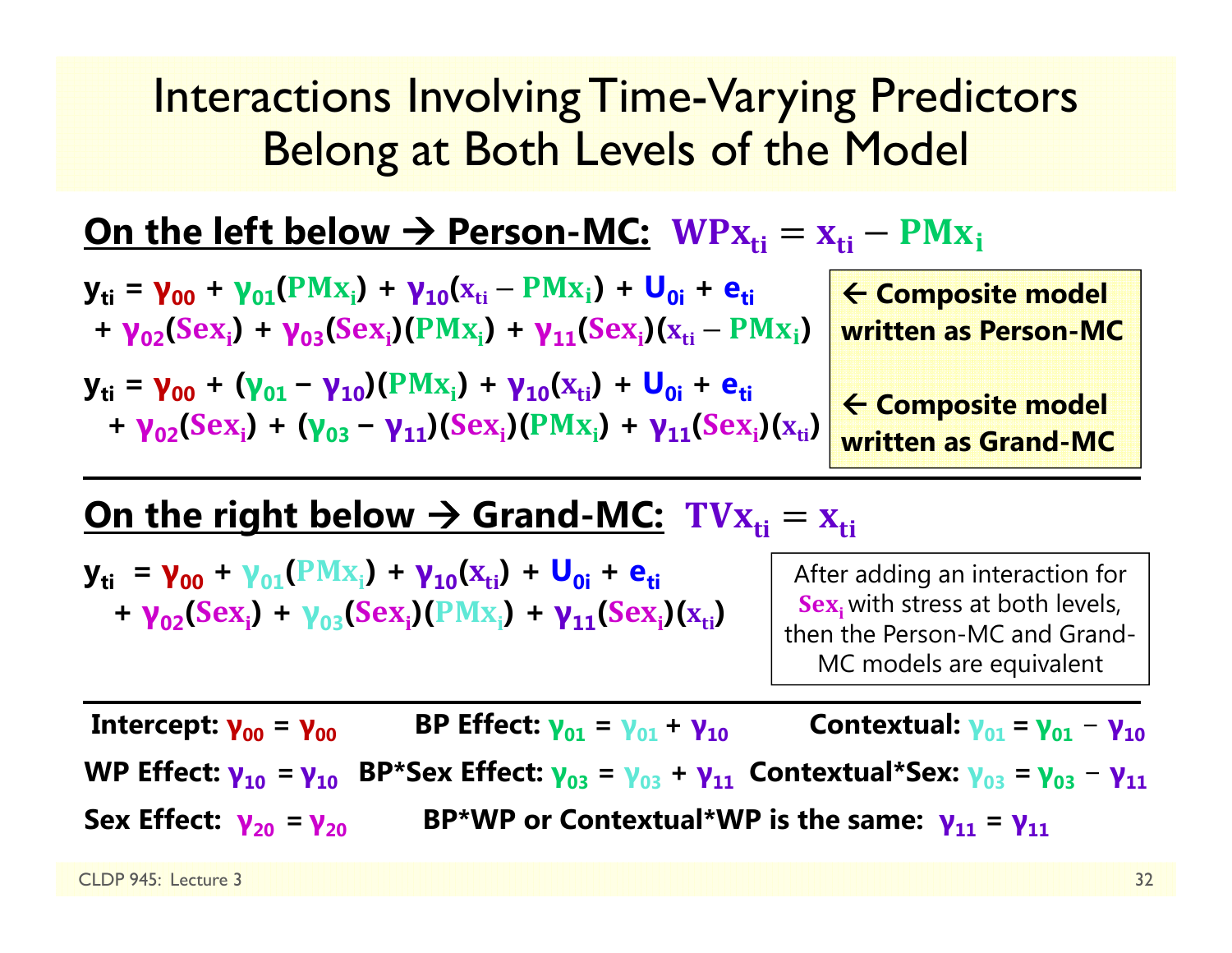## Intra-variable Interactions

- **Still must consider interactions with both its BP and WP parts!**
- Example: Interaction of TV stress ( $\mathbf{x_{ti}}$ ) with person mean stress (PM $\mathbf{x_i}$ )
- $\bullet$  Person-Mean-Centering:
	- $\triangleright$  WPx<sub>ti</sub>  $\ast$  PMx<sub>i</sub> → Does the WP stress effect differ by overall stress level?
	- $\triangleright$  PM<sub>X<sub>i</sub>  $\ast$  PM<sub>X<sub>i</sub></sub> → Does the BP stress effect differ by overall stress level?</sub>
		- Not controlling for current levels of stress
		- n **-** If forgotten, then  $\overline{PMx_i}$  moderates the stress effect only at level 1 (WP, not BP)
- Grand-Mean-Centering:
	- $▶$  TV $\mathbf{x_{ti}} * \mathbf{P} \mathbf{M} \mathbf{x_i} \rightarrow \mathbf{D}$ oes the WP stress effect differ by overall stress level?
	- **► PM<sub>X<sub>i</sub> \* PM<sub>X<sub>i</sub> → Does the** *contextual* **stress effect differ by overall stress?**</sub></sub>
		- Incremental BP stress effect *after controlling for current levels of stress*
		- n If forgotten, then although the level-1 main effect of stress has been un-smushed<br>via the main effect of PM<sub>X<sub>i</sub>, the interaction of TV<sub>X<sub>ti</sub> ∗ PM<sub>X<sub>i</sub></sub> would still be smushed</sub></sub>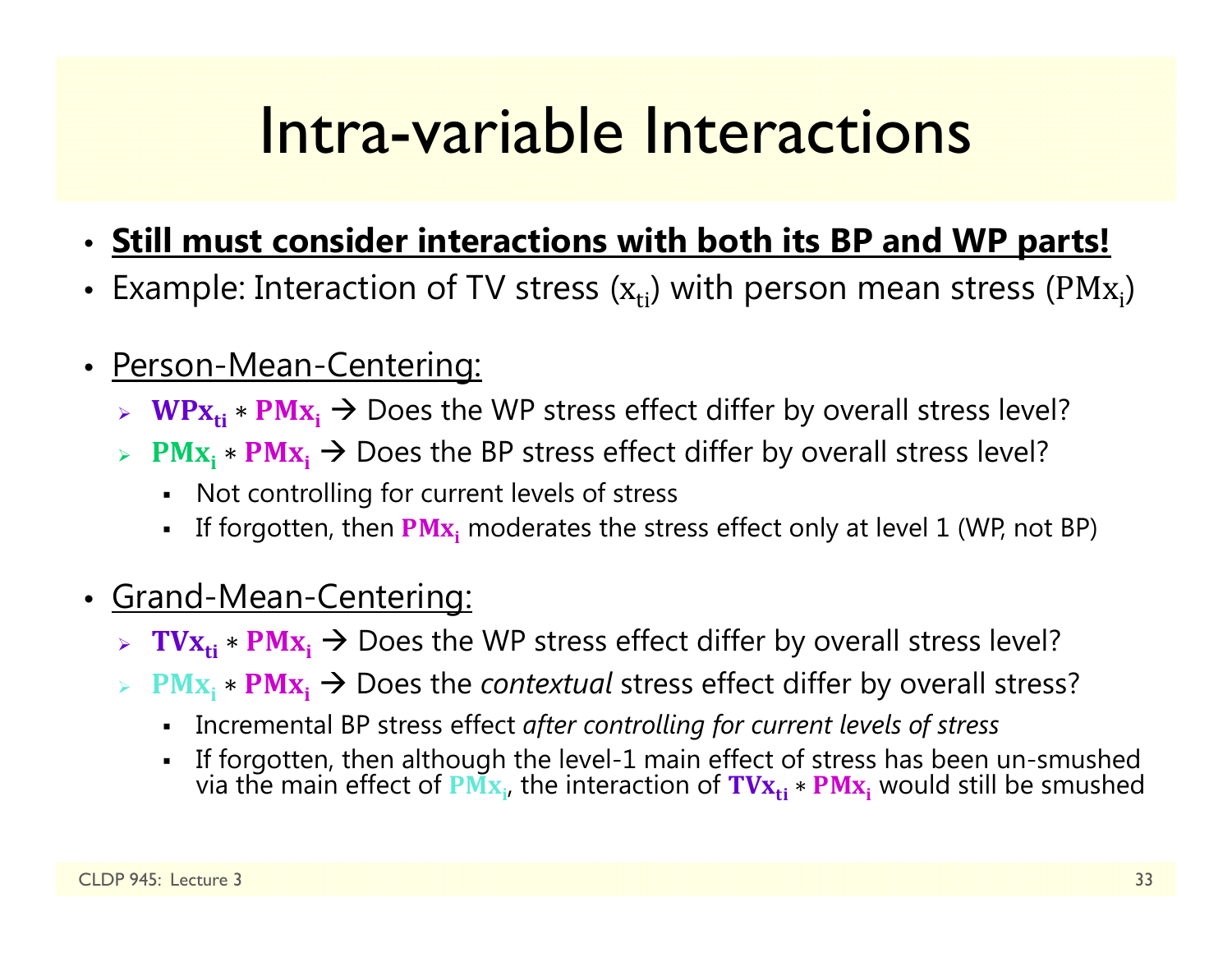### Intra-variable Interactions: Example: $\mathsf{TV}$  Stress  $\mathsf{(x_{ti})}$  by Person Mean Stress  $(\text{PMx_{i}})$

| Person-MC: $WPx_{ti} = x_{ti} - PMx_i$                                                        |
|-----------------------------------------------------------------------------------------------|
| Level-1: $y_{ti} = \beta_{0i} + \beta_{1i}(x_{ti} - PMx_i) + e_{ti}$                          |
| Level-2: $\beta_{0i} = \gamma_{00} + \gamma_{01}(PMx_i) + \gamma_{02}(PMx_i)(PMx_i) + U_{0i}$ |
| $\beta_{1i} = \gamma_{10} + \gamma_{11}(PMx_i)$                                               |

**Composite: y<sub>ti</sub> = γ<sub>00</sub> + γ<sub>01</sub>(PMx<sub>i</sub>) + γ<sub>10</sub>(x<sub>ti</sub> – PMx<sub>i</sub>) + U<sub>0i</sub> + e<sub>ti</sub> + γ**<sub>02</sub>(PMx<sub>i</sub>)(PMx<sub>i</sub>) + **γ**<sub>11</sub>(PMx<sub>i</sub>)(x<sub>ti</sub> – PMx<sub>i</sub>)

#### **Grand-MC:** ܜܠ܄܂ܑൌ ܑܜܠ

Level-1: 
$$
y_{ti} = \beta_{0i} + \beta_{1i}(x_{ti}) + e_{ti}
$$

\nLevel-2: 
$$
\beta_{0i} = \gamma_{00} + \gamma_{01}(PMx_i) + \gamma_{02}(PMx_i)(PMx_i) + U_{0i}
$$

\n
$$
\beta_{1i} = \gamma_{10} + \gamma_{11}(PMx_i)
$$

**Composite:** 
$$
y_{ti} = \gamma_{00} + \gamma_{01}(PMx_i) + \gamma_{10}(x_{ti}) + U_{0i} + e_{ti}
$$
  
+  $\gamma_{02}(PMx_i)(PMx_i) + \gamma_{11}(PMx_i)(x_{ti})$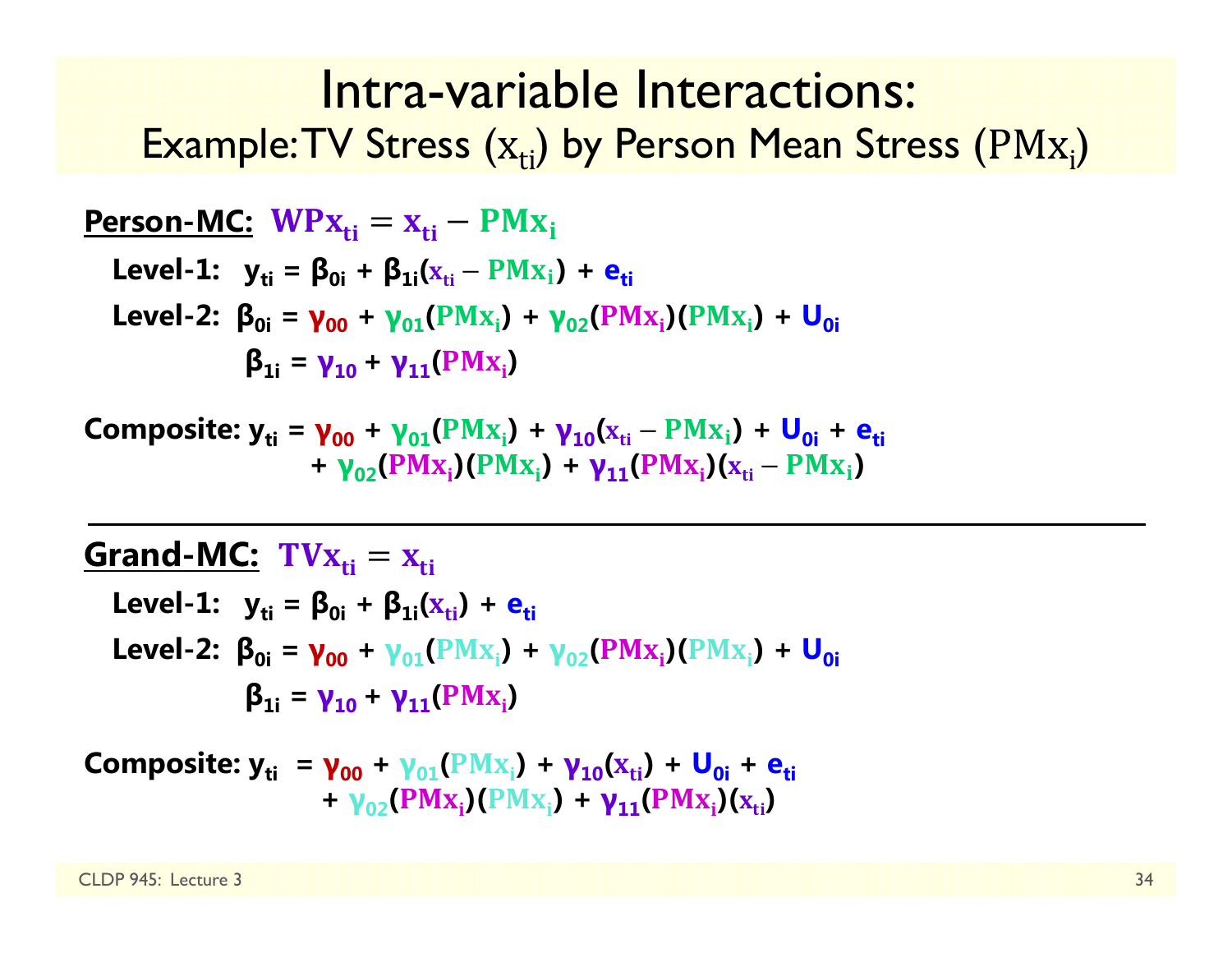### Intra-variable Interactions: Example: $\mathsf{TV}$  Stress  $\mathsf{(x_{ti})}$  by Person Mean Stress  $(\text{PMx_{i}})$

### <u> On the left below → Person-MC: WPx<sub>ti</sub> = x<sub>ti</sub> – PMx<sub>i</sub></u>

- ${\bf y_{ti}}$  =  ${\bf y_{00}}$  +  ${\bf y_{01}} (PM{\bf x_i})$  +  ${\bf y_{10}} ({\bf x_{ti}} PM{\bf x_i})$  +  ${\bf U_{0i}}$  +  ${\bf e_{ti}}$ **+ γ**<sub>02</sub>(PMx<sub>i</sub>)(PMx<sub>i</sub>) + **γ**<sub>11</sub>(PMx<sub>i</sub>)(x<sub>ti</sub> – PMx<sub>i</sub>)
- **y**<sub>ti</sub> = **γ**<sub>00</sub> + (**γ**<sub>01</sub> − **γ**<sub>10</sub>)(PMx<sub>i</sub>) + **γ**<sub>10</sub>(x<sub>ti</sub>) + U<sub>0i</sub> + e<sub>ti</sub> **+** (**γ**<sub>02</sub> – **γ**<sub>11</sub>)(PMx<sub>i</sub>)(PMx<sub>i</sub>) + **γ**<sub>11</sub>(PMx<sub>i</sub>)(x<sub>ti</sub>)



### <u> On the right below → Grand-MC: TV $\boldsymbol{\mathrm{x}}_{\text{ti}} = \boldsymbol{\mathrm{x}}_{\text{ti}}$ </u>

 ${\bf y_{ti}}$  =  ${\bf y_{00}}$  +  ${\bf y_{01}}$ ( ${\bf PMx_i}$ ) +  ${\bf y_{10}}$ ( ${\bf x_{ti}}$ ) +  ${\bf U_{0i}}$  +  ${\bf e_{ti}}$ **+ γ**<sub>02</sub>(PMx<sub>i</sub>)(PMx<sub>i</sub>) + **γ**<sub>11</sub>(PMx<sub>i</sub>)(x<sub>ti</sub>)

After adding an interaction for  $\textbf{PMx}_{i}$  with stress at both levels, then the Person-MC and Grand-MC models are equivalent

**Intercept: γ00 <sup>=</sup> γ BP Effect: γ01= γ01+ γ Contextual: γ01= γ01**− **γWP Effect: γ10 = γ BP 2 Effect: γ02 <sup>=</sup> γ02+ γ**<sub>11</sub> **Contextual<sup>2</sup>: γ<sub>02</sub> = γ<sub>02</sub> − γ<sub>11</sub> BP\*WP or Contextual\*WP is the same: γ11 <sup>=</sup> γ**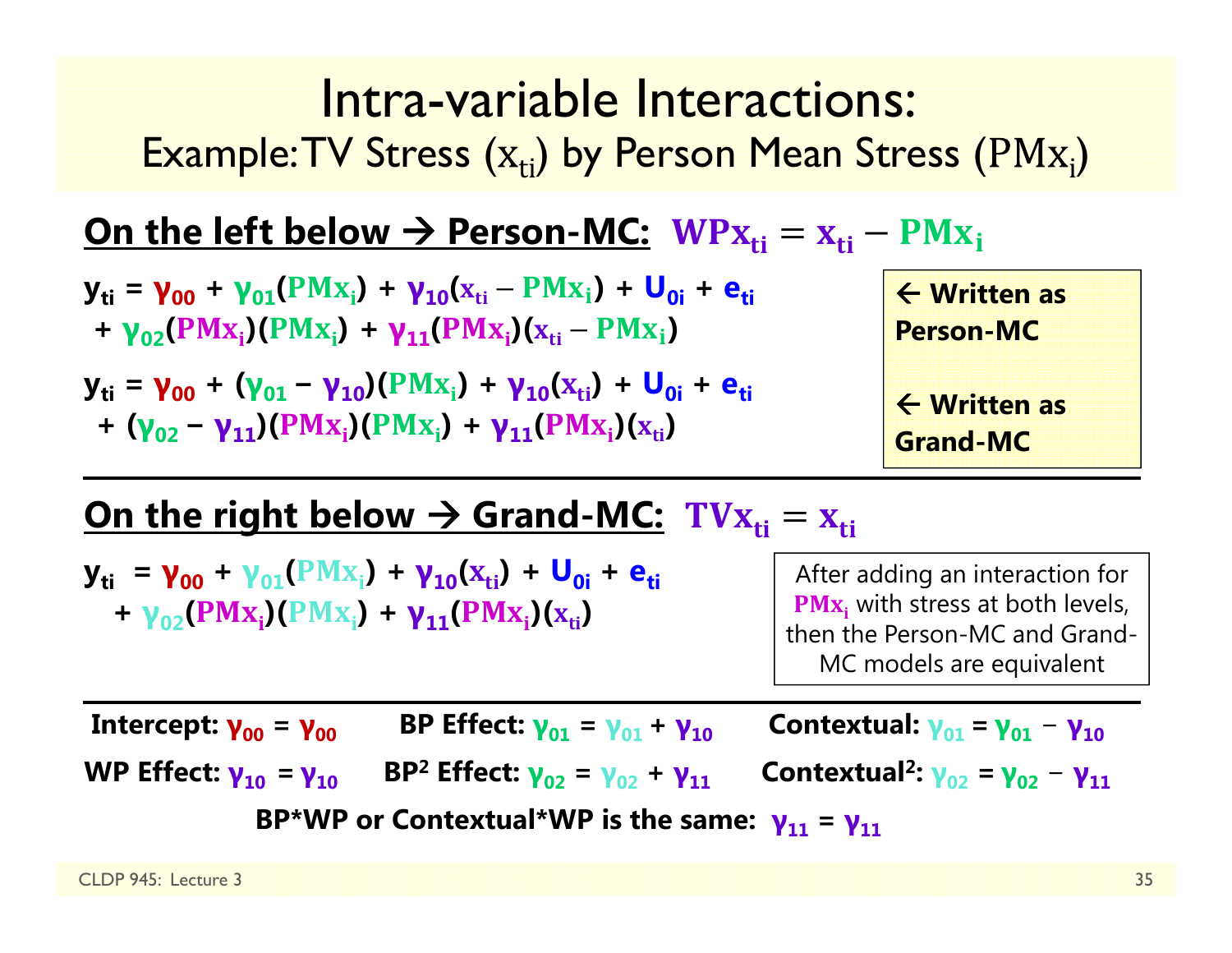When Person-MC ≠ Grand-MC: Random Effects of TV Predictors

ܑܜ ܑܜ **:MC-Person** ܑ ${\bf L}$ evel-1:  ${\bf y}_{{\bf ti}} = {\bf \beta}_{{\bf 0}{\bf i}} + {\bf \beta}_{{\bf 1}{\bf i}}({\bf x}_{{\bf ti}} - {\bf PMx}_{\bf i}) + {\bf e}_{{\bf ti}}$ **Level-2:**  $\beta_{0i} = \gamma_{00} + \gamma_{01} (PMx_{i}) + U_{0i}$ **β1i <sup>=</sup> γ10 <sup>+</sup> U1i**

**Variance due to PM<sub>X<sub>i</sub></sub> is removed from the random slope in Person-MC.** 

 $\rightarrow$ **y**<sub>ti</sub> = **γ**<sub>00</sub> + **γ**<sub>01</sub>(PMx<sub>i</sub>) + **γ**<sub>10</sub>(x<sub>ti</sub> – PMx<sub>i</sub>) + **U<sub>0i</sub>** + **U<sub>1i</sub>(x<sub>ti</sub> – PMx<sub>i</sub>) + e<sub>ti</sub>** 

<u>Grand-MC:</u> TV $\mathbf{x_{ti}} = \mathbf{x_{ti}}$  ${\sf Level\text{-}1:} \quad {\sf y}_{\sf ti} = {\sf \beta}_{0i} + {\sf \beta}_{1i}({\sf x}_{\sf ti}) + {\sf e}_{\sf ti}$ **Level-2: β0i <sup>=</sup> γ00 <sup>+</sup> γ01 + (**ܑܠۻ۾**) U0iβ1i <sup>=</sup> γ10 <sup>+</sup> U1i** $\rightarrow$  **y**<sub>ti</sub> =  $\gamma_{00}$  +  $\gamma_{01}$ (PMx<sub>i</sub>) +  $\gamma_{10}(x_{ti})$  +  $\mathbf{U}_{0i}$  +  $\mathbf{U}_{1i}(x_{ti})$  +  $\mathbf{e}_{ti}$ **Variance due to**  $\mathbf{PMx_i}$  **is still part of the random slope in Grand-MC. So these models cannot be made equivalent.**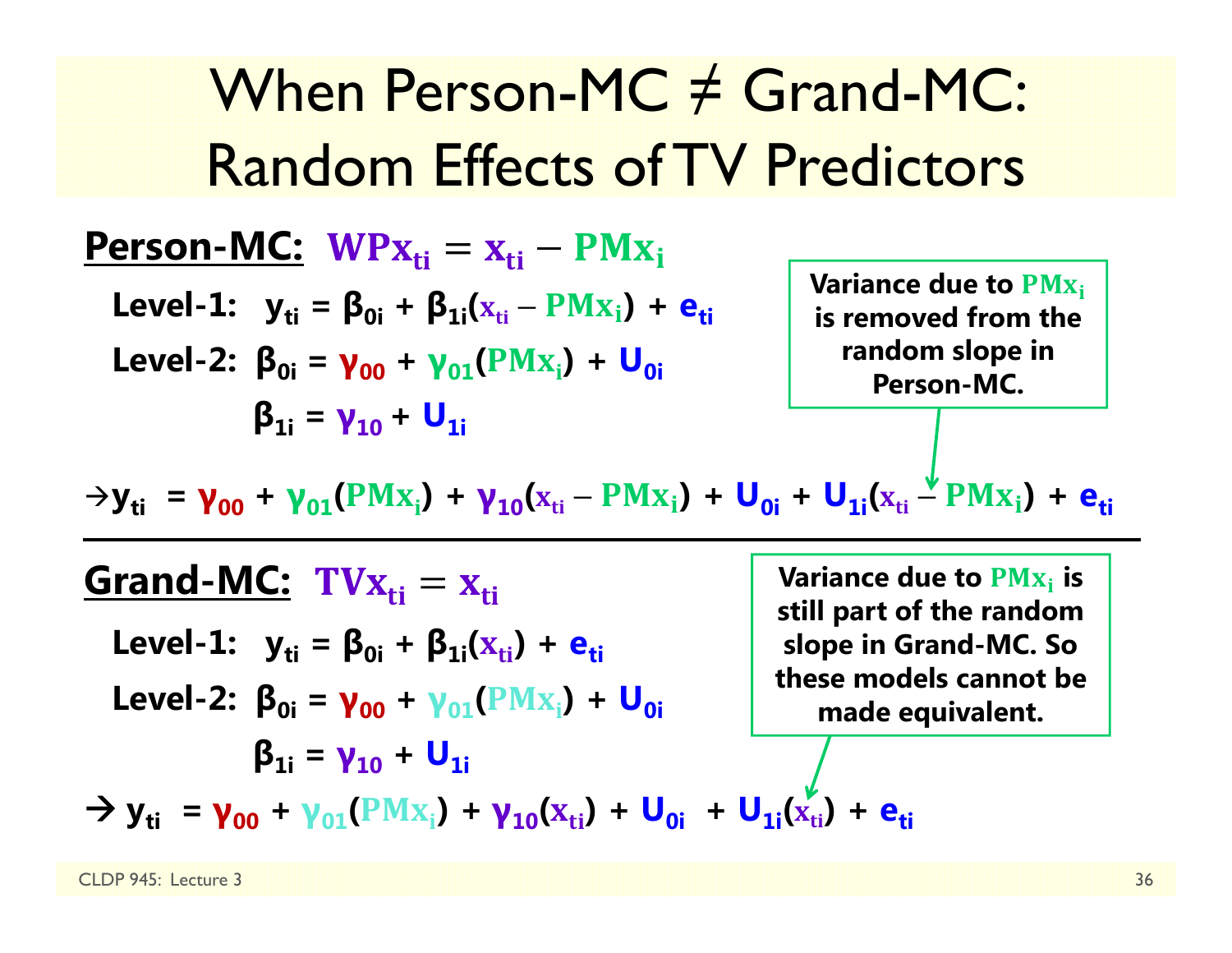# Random Effects of TV Predictors

- • **Random intercepts** mean different things under each model:
	- **► Person-MC →** Individual differences at WPx<sub>ti</sub> =0 (that everyone has)
	- > Grand-MC → Individual differences at TVx<sub>ti</sub>=0 (that not everyone has)
- • **Differential shrinkage of the random intercepts** results from differential reliability of the intercept data across models:
	- $\triangleright$  Person-MC  $\rightarrow$  Won't affect shrinkage of slopes unless highly correlated
	- $\triangleright$  Grand-MC  $\rightarrow$  Will affect shrinkage of slopes due to forced extrapolation
- As a result, the **random slope variance may be too small** when using Grand-MC rather than Person-MC
	- $\triangleright$  Problem worsens with greater ICC of TV Predictor (more extrapolation)
	- $\triangleright$  Anecdotal example using clustered data was presented in Raudenbush & Bryk (2002; chapter 6)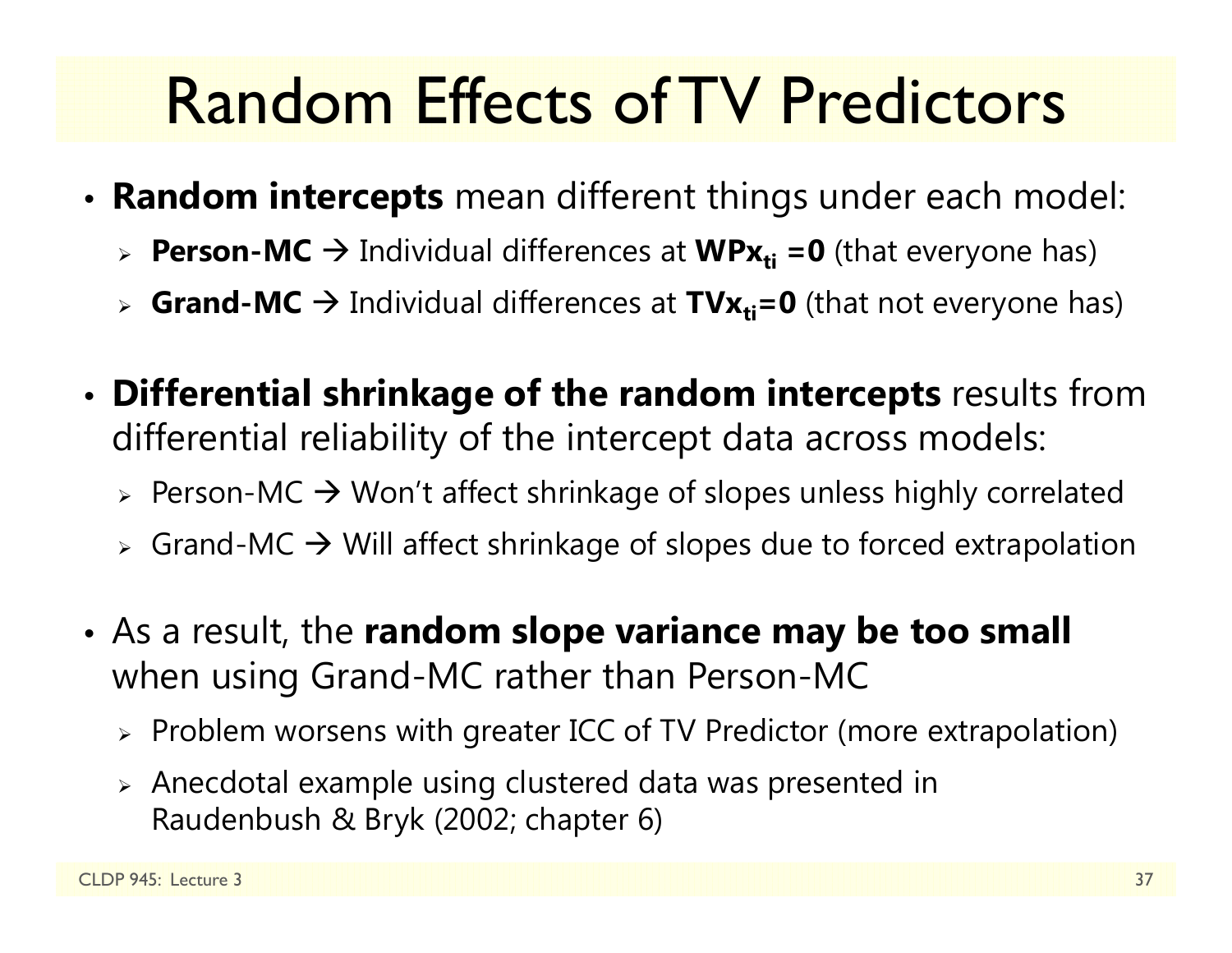# Bias in Random Slope Variance

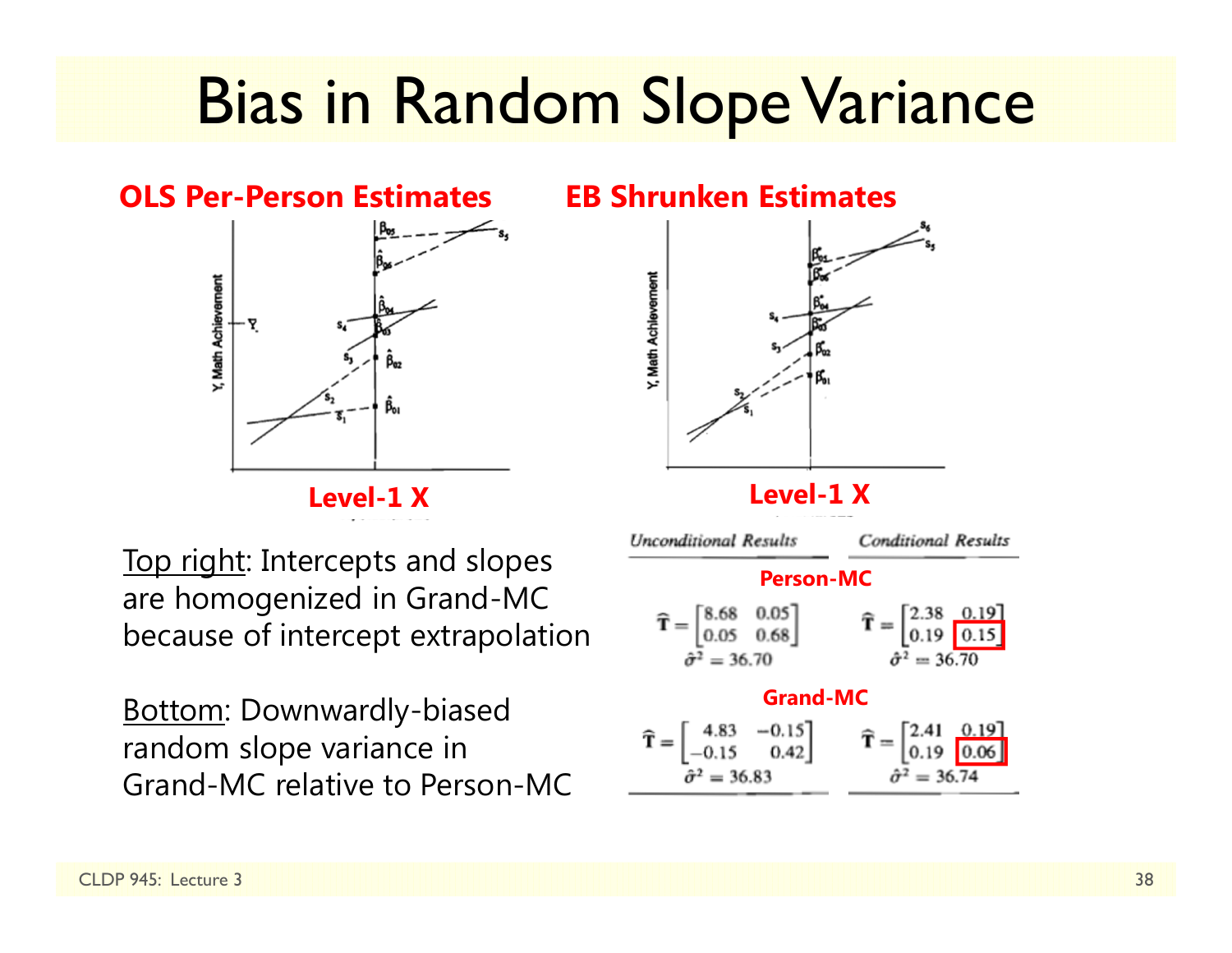## **Modeling Time-Varying Categorical Predictors**

- Person-MC and Grand-MC really only apply to *continuous* TV predictors, but the need to consider BP and WP effects applies to *categorical* TV predictors too
- • Binary level-1 predictors do not lend themselves to Person-MC
	- $\triangleright$   $\,$  e.g.,  $\rm x_{ti}$  = 0 or 1 per occasion, person mean = .50 across occasions  $\boldsymbol{\rightarrow}$  impossible values
	- > If  $x_{ti}$  = 0, then WP $x_{ti}$  = 0 − .50 = − 0.50; If  $x_{ti}$  = 1, then WP $x_{ti}$  = 1 − .50 = 0.50
	- $\triangleright$  Better: Leave  $\rm x_{ti}$  uncentered and include person mean as level-2 predictor (results ~ Grand-MC)
- • For >2 categories, person means of multiple dummy codes starts to break down, but we can think about types of people, and code BP effects accordingly
- •Example: Dementia present/not at each time point?
	- **BP effects →** Ever diagnosed with dementia (no, yes)?
		- Г People who will eventually be diagnosed may differ prior to diagnosis (a BP effect)
	- **► TV effect →** Diagnosed with dementia at each time point (no, yes)?
		- Г Acute differences of before/after diagnosis logically can only exist in the "ever" people
- Other examples: Mentor status, father absence, type of shift work (AM/PM)